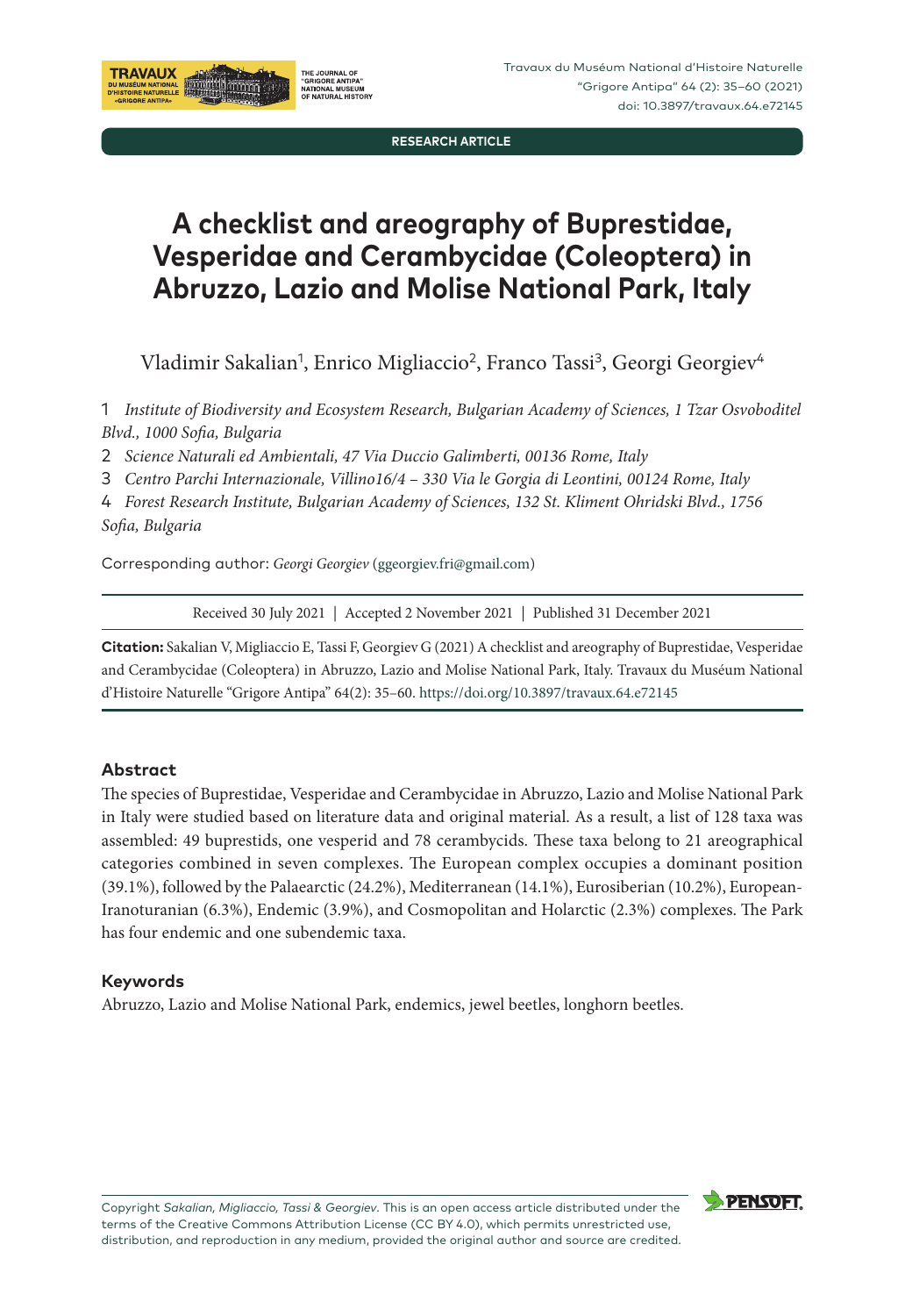#### **Introduction**

Since 1922, the National Park Abruzo, Lazio and Molise has been founded as a protected area under the name Abruzzo N.P. It is the oldest National Park in Italy located exactly in the centre of the Italian Peninsula, a particularly rich landscape, whose historical, geographical, climatic and environmental complexity is perhaps unique in Earth history. The Park's area is about 500 km2 , surrounded by a buffer zone of 800 km2 . The greatest part of this territory is mountainous (the highest peak is 2,249 m a.s.l.). Specific relief, oreographic patterns as well as the large valleys of the rivers Sangro, Giovenco and Melfa provide habitats for a great variety of natural flora and fauna. The predominant tree species in the Park is the common beech (*Fagus sylvatica*) which covers most of the area, generally between 900 and 1800 m a.s.l. At lower altitudes, some oak species (*Quercus* spp.) are distributed. The Austrian pine (*Pinus nigra*), dwarf mountain pine (*Pinus mugo*) and silver birch (*Betula pendula*) are other notable trees of the Park. The highest regions are covered by grasslands.

The first entomological research, carried on in Abruzzo before the foundation of the National Park (1922), goes back to Raffray (1914) on Pselaphidae (Coleoptera). A year later, Festa (1915) published the outcome of a research on different insect orders of the upper Sangro valley. Later, Luigioni (1931, 1933) started in-depth studies on beetles and some other insect orders. Since then, many other entomological studies have been conducted: e.g., the researches of Cerruti (1940), particularly on Staphylinidae (Coleoptera); the study on Diptera (Saccà and Rivosecchi 1958); the investigations on Plecoptera and Odonata (Consiglio 1952, 1955a, 1955b). Grandi (1958) published the results of an entomological expedition in the National Park during which insects from different orders were collected. In 1957, a group of Roman entomologists (Giovani Papini, Enrico Migliaccio and Franco Tassi) started a systematic investigation of the entomofauna, in cooperation with the Park Agency. In 1993, the Abruzzo National Park started the Biodiversity Project, with the aim to make an inventory of all the species living in the Park. Two checklists regarding Coleoptera have been published so far: Vigna Taglianti (1995) on Carabidae and Carpaneto et al. (1996) on Lamellicornia. In addition, Vigna Taglianti (1994) describes a new species of ground beetle, *Ocys tassii*. Recently, new taxa and distributional data of endemic and threatened buprestid and cerambycid species in Abruzo, Lazio and Molise National Park have been reported (Sakalian et al. 2020). New papers on the ecology, ethology and distribution of xylophagous beetles are in preparation by Franco Tassi and colleagues.

The aim of this study is to summarise the published data on the jewel and longhorn beetles in Abruzo, Lazio and Molise National Park, to report additionally collected material and published records not mentioned in Sakalian et al. (2020) and to make a zoogeographical analysis of the buprestid and cerambycid fauna in the National Park.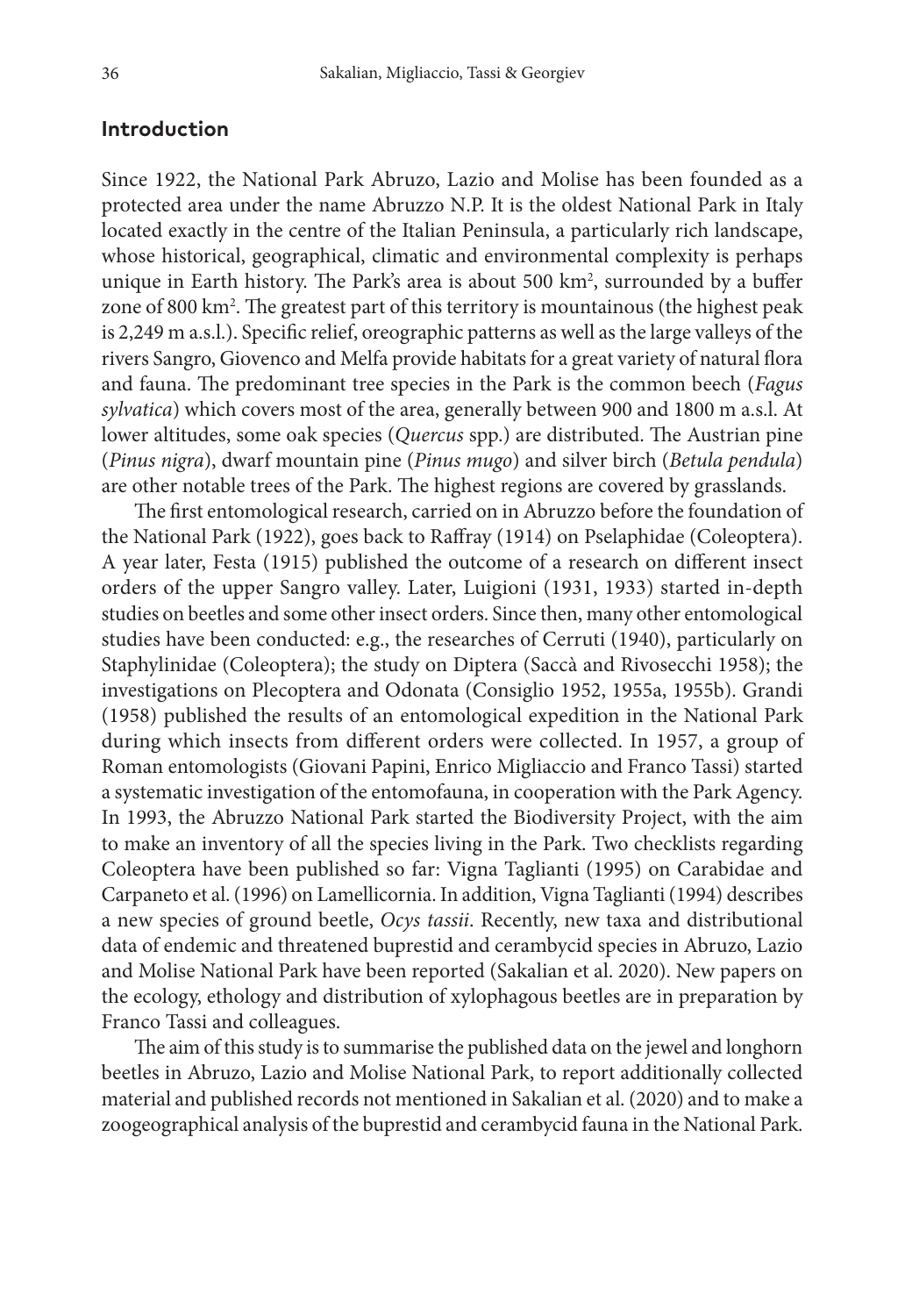#### **Material and methods**

Since 1957, Franco Tassi and Enrico Migliaccio have collected many different coleopteran species in Abruzo, Lazio and Molise National Park including, several jewel and longhorn beetles. During the collecting trips of Bulgarian entomologists in the National Park (Mario Langourov and Stoyan Beshkov in 2001 and Toshko Ljubomirov in 2011), some buprestids and cerambycids were also found.

The following traditional methods were used for collecting: hand collecting on flowers and food plants; collecting using the entomological net on grasses and bushes; shaking of tree branches and crowns and collecting the fallen insects; collecting with Malaise traps.

The taxonomic arrangement and zoogeographical characterization were made on the basis of system and recent taxa distribution of buprestids (Kubáň et al. 2016) and cerambycids (Danilevsky 2021). According to Sakalian (1994), Georgiev and Hubenov (2006) and Sakalian and Langourov (2007) conceptions, the established taxa are arranged in 21 chorotypes (areographic categories).

The collected specimens were deposited in the following collections: Enrico Migliaccio (EM); Franco Tassi (FT); Institute of Biodiversity and Ecosistem Research, Bulgarian Academy of Sciences (IBER); Istituto Nazionale Entomologia (Italy) (INE); Umberto Pessolano (UP); Pierpaolo Rapuzzi (PR).

#### **Results**

Overall, 128 taxa from three families were identified so far in Abruzzo, Lazio and Molise National Park. (49 Buprestidae, one Vesperidae and 78 Cerambycidae).

**Family Buprestidae Leach, 1815**

**Subfamily Polycestinae Lacordaire, 1857**

**Tribe Acmaeoderini Kerremans, 1893**

*Acmaeodera* **(***Acmaeodera***)** *pilosellae pilosellae* **(Bonelli, 1812)** Colli Nascosi (Luigioni 1933); Scanno, 1000 m a.s.l., 29.06.1996, 1 ex., leg. E. Migliaccio (EM). **Chorotype:** Transmediterranean.

*Acmaeodera* **(***Palaeotethya***)** *bipunctata bipunctata* **(Olivier, 1790)** Roccaraso (Gobbi 1970). **Chorotype:** Northeast Mediterranean.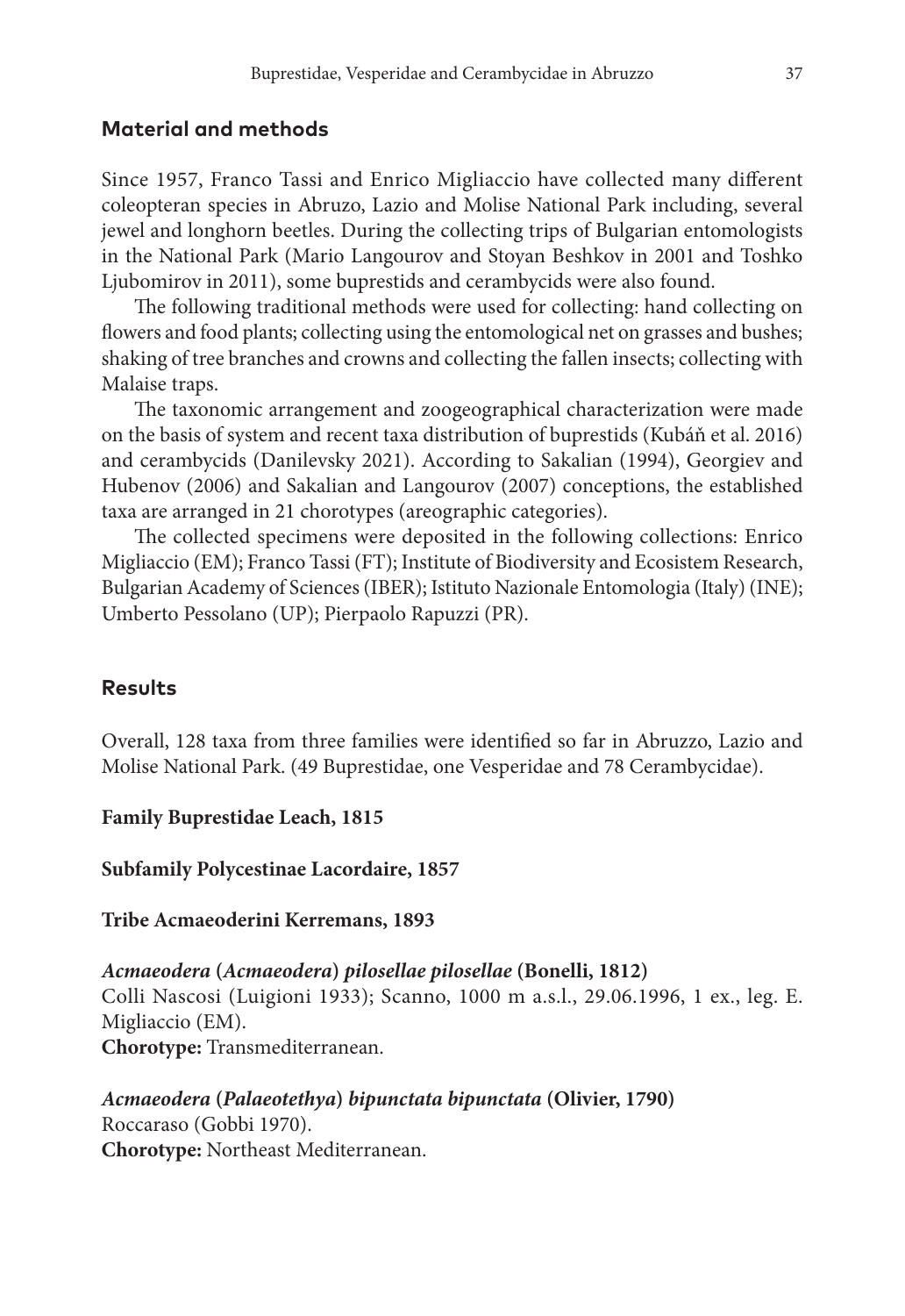### *Acmaeoderella* **(***Acmaeoderella***)** *discoida* **(Fabricius, 1787)**

Val Fondillo (Curletti 1994). **Chorotype:** Southwest Mediterranean.

### *Acmaeoderella* **(***Acmaeoderella***)** *circassica* **Reitter, 1890**

NE Casali Santa Maria Maddalena, 41°58'59''N, 13°45'27''E (Sakalian et al. 2020). **Chorotype:** Pontomediterranean.

### *Acmaeoderella* **(***Carininota***)** *flavofasciata flavofasciata* **(Piller and Mitterpacher 1783)**

Val Fondillo, colle dell'oro (Luigioni 1933); Pratorosso, Pescasseroli, M. Tranquillo, Colle Licco; rive del Sangro, Val Resione, Vallone Pesco di Lordo (Tassi 1962a); Pescasseroli, July 1957, 1 ex., leg. S. Cafaro; Pratorosso, 1536 m a.s.l., 20.07.1995, 1 ex., leg. E. Migliaccio (EM); La Camosciara, 41°46'35''N, 13°54'28''E, 1120 m a.s.l., 28.06.2011, 2 ex.; NE Casali Santa Maria Maddalena, 41°58'59''N, 13°45'27''E, 1290 m a.s.l., 22.06.2011, 1 ex.; SW Aschi Alto vill., 41°57'53''N, 13°43'53''E, 1110 m a.s.l., 30.06.2011, 1 ex.; S Ortona dei Marsi vill., 41°59'34''N, 13°44'01''E 910 m a.s.l., 23.06.2011, 2 ex., leg. T. Ljubomirov (IBER). **Chorotype:** Southwest Palaearctic.

### **Tribe Ptosimini Kerremans, 1902**

*Ptosima undecimmaculata undecimmaculata* **(Herbst, 1784)** Sperone (Sakalian et al. 2020). **Chorotype:** Euromediterranean.

#### **Subfamily Chrysochroinae Laporte, 1835**

**Tribe Dicercini Gistel, 1848**

# *Capnodis cariosa cariosa* **(Pallas, 1776)**

San Sebastiano dei Marsi (Sakalian et al. 2020). **Chorotype:** Pontomediterranean.

### *Capnodis tenebricosa tenebricosa* **(Olivier, 1790)**

S. Sebastiano dei Marsi (Curletti 1994); Ortona dei Marsi, 1000 m a.s.l., July 2011, 2 ex., leg. E. Migliaccio (EM). **Chorotype:** Southwest Palaearctic.

### *Capnodis tenebrionis* **(Linnaeus, 1760)**

Maiella, Trasacco (Curletti 1994), N Aschi Alto vill., 41°58'59''N, 13°44'11''E, 970 m a.s.l., 23.06.2011, 2 ex., leg. T. Ljubomirov (IBER). **Chorotype:** Southwest Palaearctic.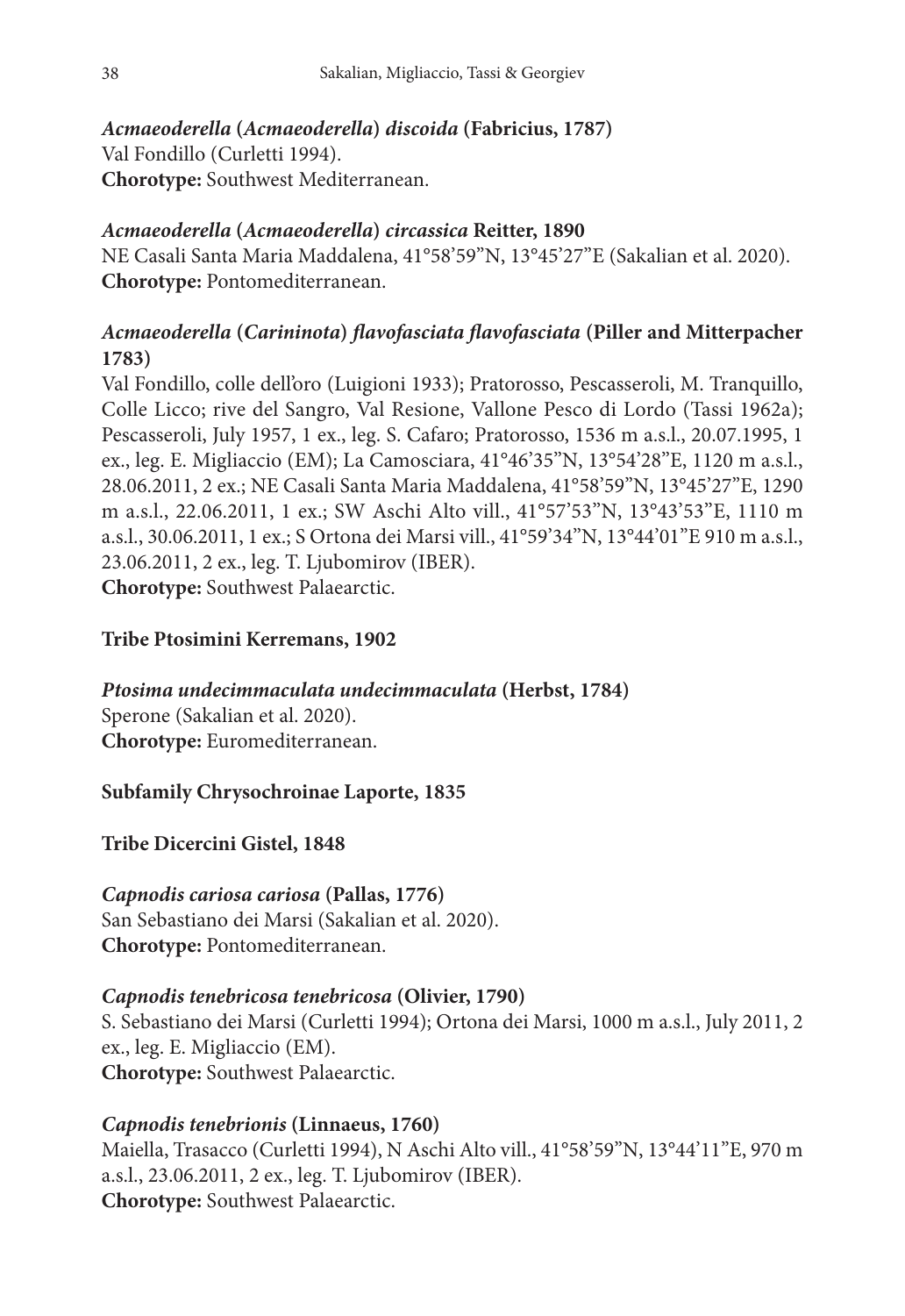*Dicerca* **(***Hemidicerca***)** *aenea aenea* **(Linnaeus, 1760)** National Park (Curletti 1994). **Chorotype:** West Palaearctic.

#### *Dicerca* **(***Hemidicerca***)** *alni* **(Fischer, 1824)**

Pratorosso, M. Tranquillo, Vallone Pesco di Lordo (Tassi 1962a). **Chorotype:** Euromediterranean.

#### **Subfamily Buprestinae Leach, 1815**

#### **Tribe Anthaxiini Gory and Laporte, 1837**

#### *Anthaxia* **(***Anthaxia***)** *chevrieri* **Gory and Laporte, 1839**

La Cicerana (Tassi 1964b); S San Sebastiano dei Marsi vill., 41°56'02''N, 13°45'42''E, 1190 m a.s.l., 26.06.2011, 1 ex.; W Mezzana peak, 41°59'24''N, 13°45'29''E, 1350 m a.s.l., 24.06.2011, 1 ex.; N Casali Santa Maria Maddalena, 41°58'50''N, 13°45'24''E, 1220 m a.s.l., 22.06.2011, 1 ex.; 41°59'07''N, 13°45'05''E, 1080 m a.s.l., 24.06.2011, 5 ex., leg. T. Ljubomirov (IBER). **Chorotype:** European.

#### *Anthaxia* **(***Anthaxia***)** *fulgurans* **(Schrank, 1789)**

Val Camosciara (Tassi 1964b). **Chorotype:** European.

#### *Anthaxia* **(***Anthaxia***)** *hackeri* **Frivaldszky, 1884**

Fucino (Tassi 1980); Cerchio (Curletti 1994) **Chorotype:** Easteuropean-Anatolian.

#### *Anthaxia* **(***Anthaxia***)** *lucens* **Küster, 1852**

Ortona dei Marsi; N Aschi Alto vill., 41°58'47"N, 13°44'10"E; SE Cesoli vill., 42°00'36''N, 13°43'32''E (Sakalian et al. 2020). **Chorotype:** Northeast Mediterranen.

#### *Anthaxia* **(***Anthaxia***)** *nitidula* **(Linnaeus, 1758)**

M. Palombo (Luigioni 1933); Colli Nascosi (Tassi 1962a); Feudo Intramonti Reserve - Casone Antonucci Place, near Sambuco Spring, 1150 m a.s.l., 06–26.06.2001; 26.06–27.07.2001, 2 ex., leg. P. Tollis (Malaise trap) (EM); SW Aschi Alto vill., 41°57'53''N, 13°43'53''E, 1110 m a.s.l., 30.06.2011, 1 ex.; N Villetta Barrèa, 41°48'15''N, 13°56'09''E, 1390 m a.s.l., 25.06.2011, 1 ex., leg. E. Migliaccio; SE Casali Santa Maria Maddalena, 41°59'19''N, 13°44'18''E, 910 m a.s.l., 24.06.2011, 1 ex.; S Cesoli vill., 42°00'19''N, 13°43'08''E, 850 m a.s.l., 27.06.2011, 2 ex., leg. T. Ljubomirov (IBER). **Chorotype:** European.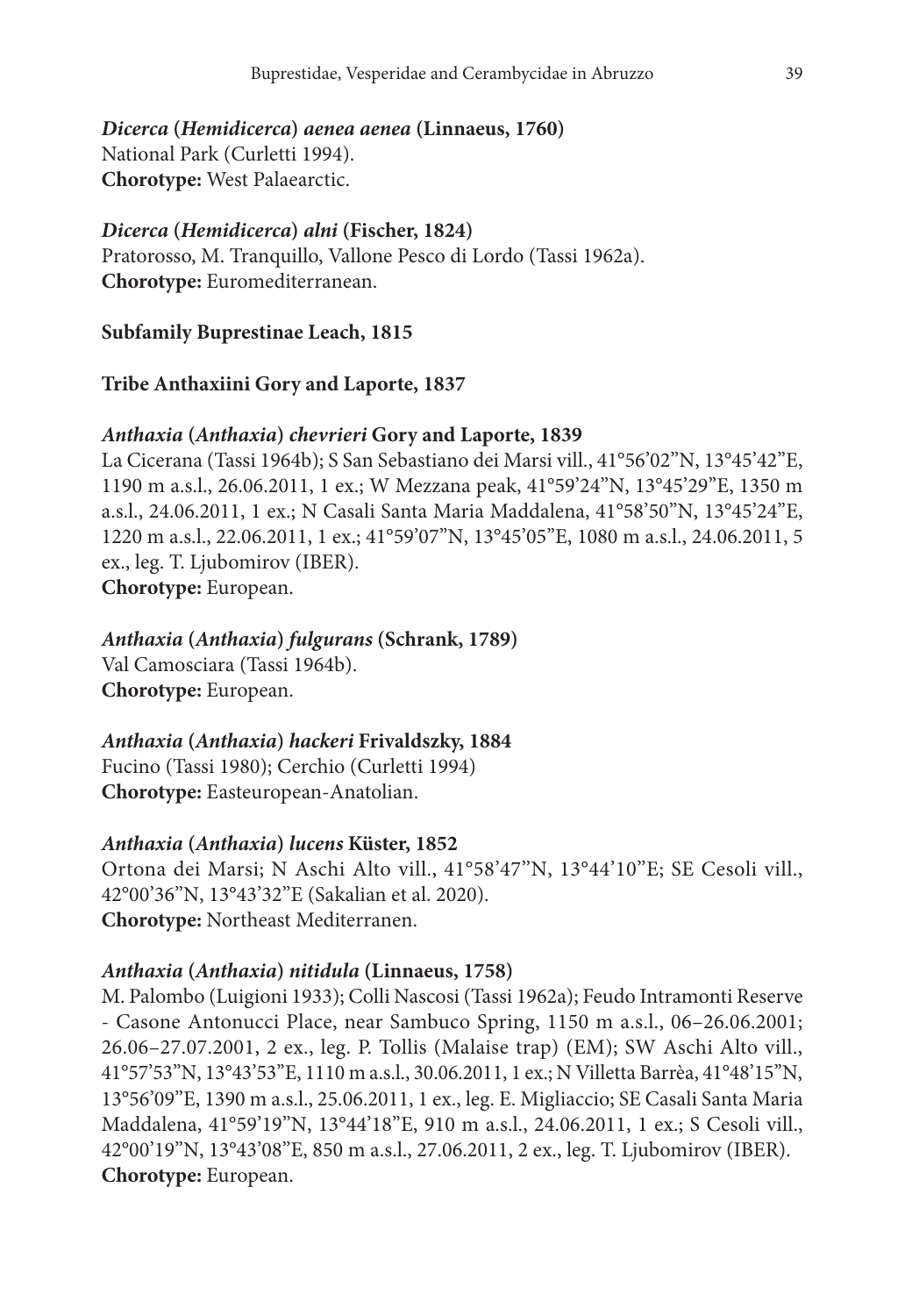### *Anthaxia* **(***Anthaxia***)** *semicuprea* **Küster, 1851**

Val Camosciara (Tassi 1962a); Val Fondillo (Curletti 1994); Valle dell'inferno, Pescasseroli, Pescocostanzo (Curletti 1994); Pescocostanzo: bosco S. Antonio, 03.08.1990, 1 ex., leg. E. Migliaccio; Feudo Intramonti, 26.06–27.07.2001, 1 ex., leg. M. Langourov; Feudo Intramonti Reserve - Casone Antonucci Place, near Sambuco Spring, 1150 m a.s.l., 06–26.06.2001; 26.06–27.07.2001, 2 ex., leg. P. Tollis (Malaise trap) (EM); S Bisegna vill., 41°53'03''N, 13°45'44''E, 1310 m a.s.l., 19.06.2011, 1 ex.; S Ortona dei Marsi vill., 41°59'34''N, 13°44'01''E, 910 m a.s.l., 21.06.2011, 1ex.; S San Sebastiano dei Marsi vill., 1190 m a.s.l., 41°56'02''N, 13°45'42''E, 1190 m a.s.l., 26.06.2011, 1 ex., leg. T. Ljubomirov (IBER). **Chorotype:** European-Anatolian.

### *Anthaxia* **(***Anthaxia***)** *thalassophila thalassophila* **Abeille de Perrin, 1900**

Val Fondillo (Tassi 1962a); Val Fondillo; Scanno (Curletti 1994); Picinisco, June 1968, 2 ex., leg. Eitschberger (EM); S Introdaqua vill., 42°00'03''N, 13°54'03''E, 630 m a.s.l., 20.06.2011, 2 ex.; S Ortona dei Marsi vill., 41°59'34''N, 13°44'01''E, 910 m a.s.l., 21.06.2011, 1 ex.; NE Casali Santa Maria Maddalena, 41°58'59''N, 13°45'27''E, 1290 m a.s.l., 22.06.2011, 1 ex.; S Introdaqua vill., 42°00'03''N, 13°54'03''E, 630 m a.s.l., 20.06.2011, 2 ex.; S Cesoli vill., 42°00'19''N, 13°43'08''E, 850 m a.s.l., 27.06.2011, 12 ex., leg. T. Ljubomirov (IBER).

**Chorotype:** Northmiddle Mediterranean.

### *Anthaxia* **(***Cratomerus***)** *hungarica hungarica* **(Scopoli, 1772)**

Pizzone; Scanno: Frattura; NE Civitella peak, 41°59'25''N, 13°43'03''E; S Introdaqua vill., 42°00'03''N, 13°54'03''E; S Cesoli vill., 42°00'19''N, 13°43'08''E (Sakalian et al. 2020).

**Chorotype:** Euromediterranean.

### *Anthaxia* **(***Haplanthaxia***)** *scylla* **Levey, 1985**

Scanno (Sakalian et al. 2020). **Chorotype:** Subendemic (Italy and Malta).

### *Anthaxia* **(***Haplanthaxia***)** *cichorii* **(Olivier, 1790)**

N Castel di Sangro, 41°48'14''N, 14°06'23''E; S Ortona dei Marsi vill., 41°59'34''N, 13°44'01''E; N Aschi Alto vill., 41°58'47''N, 13°44'10''E (Sakalian et al. 2020). **Chorotype:** European-Iranoturanian.

### *Anthaxia* **(***Haplanthaxia***)** *millefolii polychloros* **Abeille de Perrin, 1894**

Scanno; N Aschi Alto vill., 41°58'47''N, 13°44'10''E; S Cesoli vill., 42°00'19''N, 13°43'08''E (Sakalian et al. 2020). **Chorotype:** West European.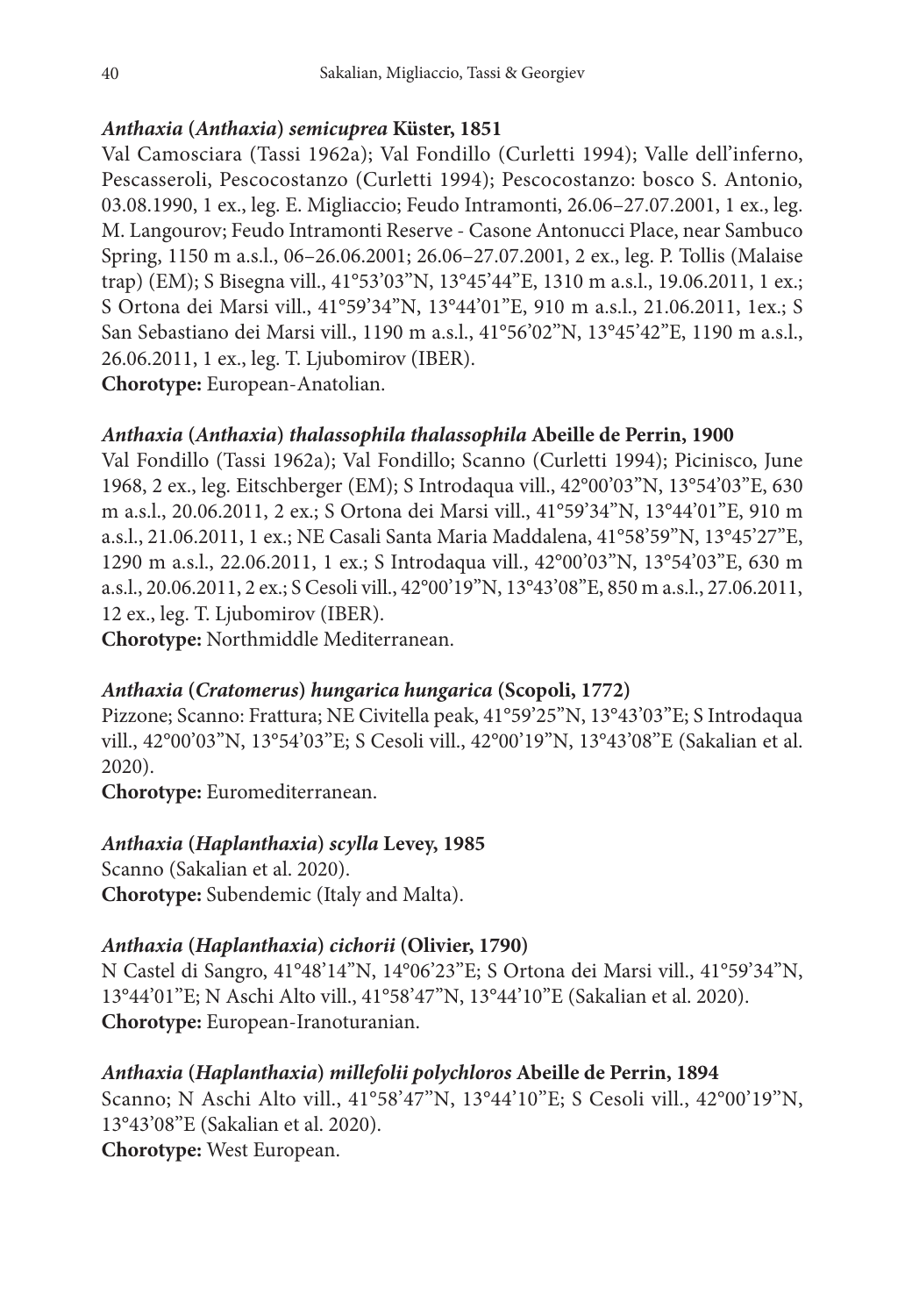### *Anthaxia* **(***Melanthaxia***)** *godeti* **Gory and Laporte, 1839**

M. Mattone, Balzo della Chiesa (Tassi 1964a); Val Camosciara, Villetta Barrea (Curletti 1994).

**Chorotype:** Euromediterranean.

### *Anthaxia* **(***Melanthaxia***)** *helvetica appenina* **Obenberger, 1938**

SW Lago di Barrèa lake, 41°45'39''N, 13°57'38''E (Sakalian et al. 2020). **Chorotype:** Endemic.

### *Anthaxia* **(***Melanthaxia***)** *istriana* **Rosenhauer, 1847**

Macchiarvana (Tassi 1962a); Roccaraso (Curletti 1994); Valle Fondillo, 41°45'32''N, 13°51'36''E, 1140 m a.s.l., 18.06.2011, 1 ex., leg. T. Ljubomirov (IBER). **Chorotype:** European-Anatolian.

### *Anthaxia* **(***Melanthaxia***)** *liae* **Gobbi, 1983**

Scanno; La Camosciara, 41°46'35''N, 13°54'28''E; S Introdaqua vill., 42°00'03''N, 13°54'03''E; NE Casali Santa Maria Maddalena, 41°58'59''N, 13°45'27''E; Valle Fondillo, 41°45'10''N, 13°52'00''E; S Introdaqua vill., 42°00'03''N, 13°54'03''E; Civitella Alfedena, 41°46'04''N, 13°56'40''E; N Casali Santa Maria Maddalena, 41°59'07''N, 13°45'05''E (Sakalian et al. 2020).

### **Chorotype:** Endemic.

### **Tribe Buprestini Leach, 1815**

### *Buprestis* **(***Ancylocheira***)** *cupressi* **Germar 1836**

Maiella (Tassi 1980); Valle del Sangro (Curletti 1994). **Chorotype:** East Mediterranean.

*Buprestis* **(***Ancylocheira***)** *novemmaculata novemmaculata* **Linnaeus, 1767** Scanno (Sakalian et al. 2020).

# **Chorotype:** Transpalaearctic.

## *Buprestis* **(***Ancylocheira***)** *rustica rustica* **Linnaeus, 1758**

National Park (Curletti 1994). **Chorotype:** Eurosiberian.

### *Buprestis (Buprestis) octoguttata octoguttata* **Linnaeus, 1758** Civitella Alfedena (Sakalian et al. 2020). **Chorotype:** West Eurosiberian.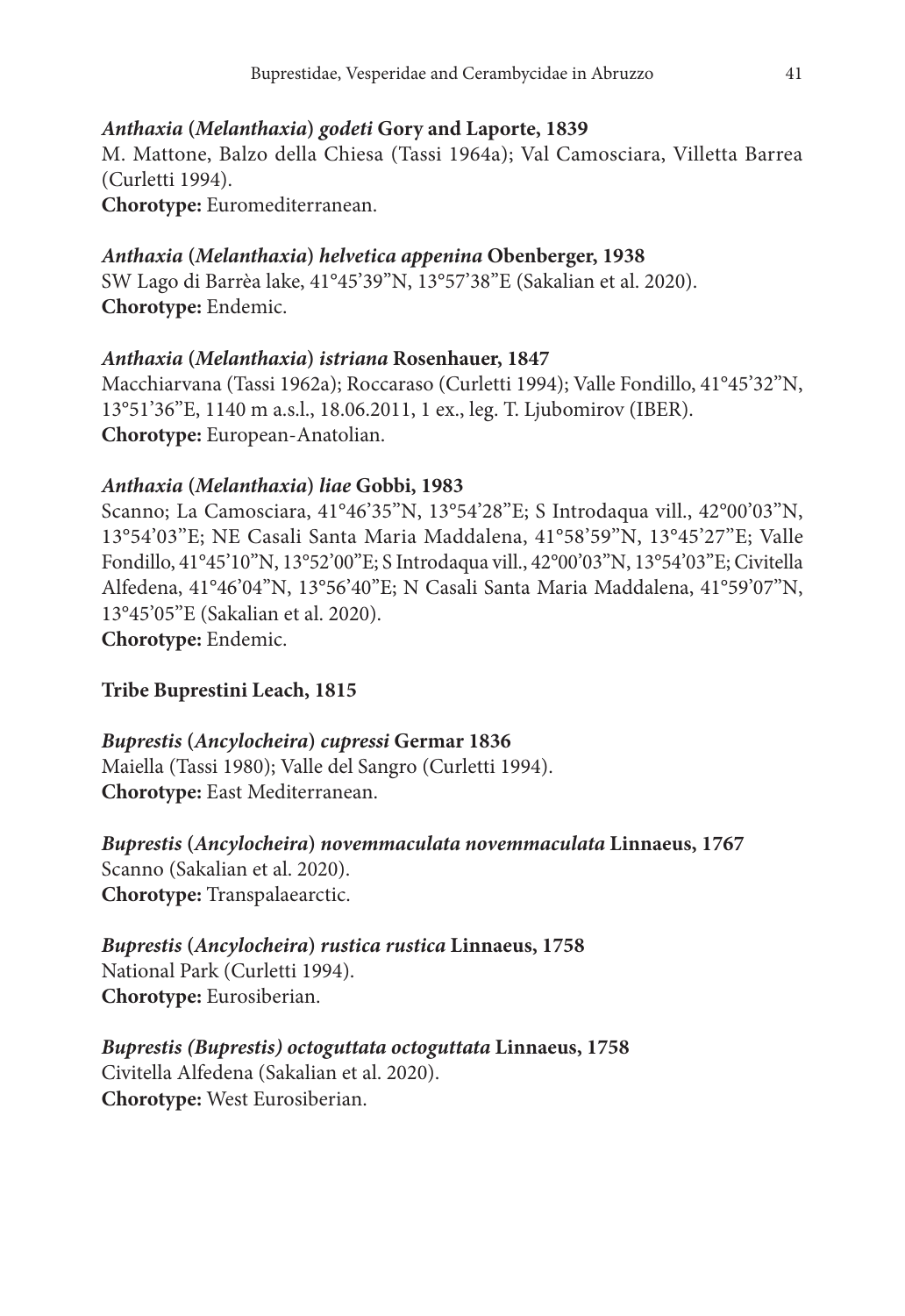### **Tribe Chrysobothrini Gory and Laporte, 1938**

### *Chrysobothris* **(***Chrysobothris***)** *affinis affinis* **(Fabricius, 1794)**

Pratorosso, Pescasseroli, M. Tranquillo, M. Panico, Vallone Pesco di Lordo (Tassi 1962a); Val Fondillo, Roccaraso (Curletti 1994); Val Fondillo, 10.07.1957, 1 ex., leg. F. Cassola; Pescasseroli July 1957, 4 ex., leg. S. Cafaro; Val Fondillo, July 1978, 1 ex., leg. E. Migliaccio; Scanno, 29.06.1996, 4 ex., leg. E. Migliaccio; Feudo Intramonti Reserve - Casone Antonucci Place, near Sambuco Spring, 1150 m a.s.l., 06–26.06.2001, 2 ex., leg. P. Tollis (Malaise trap); Vallone Pesco di Lordo, Ciamamaruca Place, 1560 m a.s.l., 26.06–28.07.2001, leg. P. Tollis (Malaise trap) (EM). **Chorotype:** European-Iranian.

### *Chrysobothris* **(***Chrysobothris***)** *solieri* **Laporte and Gory, 1837**

N Aschi Alto vill., 41°58'59''N, 13°44'11''E (Sakalian et al. 2020). **Chorotype:** Sothwest Palaearctic.

### **Tribe Melanophilini Bedel, 1921**

### *Melanophila acuminata* **(De Geer, 1774)**

Pescasseroli (Sakalian et al. 2020). **Chorotype:** Transholarctic.

### *Phaenops cyanea* **(Fabricius, 1775)**

Scanno (Sakalian et al. 2020). **Chorotype:** Transpalaearctic.

### **Subfamily Agrilinae Laporte, 1835**

### **Tribe Agrilini Laporte, 1835**

### *Agrilus angustulus angustulus* **(Illiger, 1803)**

Prato della Corte, M. Palombo (Luigioni 1933); Pescocostanzo (Curletti 1994); Feudo Intramonti, 1150 m a.s.l., 26.06–27.07.2001, 2 ex., leg. M. Langourov; Feudo Intramonti Reserve - Casone Antonucci Place, near Sangro River, 1000 m a.s.l., 26.06–27.07.2001, leg. P. Tollis (Malaise trap); Feudo Intramonti Reserve - Casone Antonucci Place, near Sambuco Spring, 1150 m a.s.l., 06–26.06.2001, 2 ex.; 26.06–27.07.2001, 3 ex., leg. P. Tollis (Malaise trap) (EM); N Casali Santa Maria Maddalena, 41°59'07''N, 13°45'05''E, 1080 m a.s.l., 24.06.2011, 1 ex., leg. T. Ljubomirov (IBER).

**Chorotype:** Euromediterranean.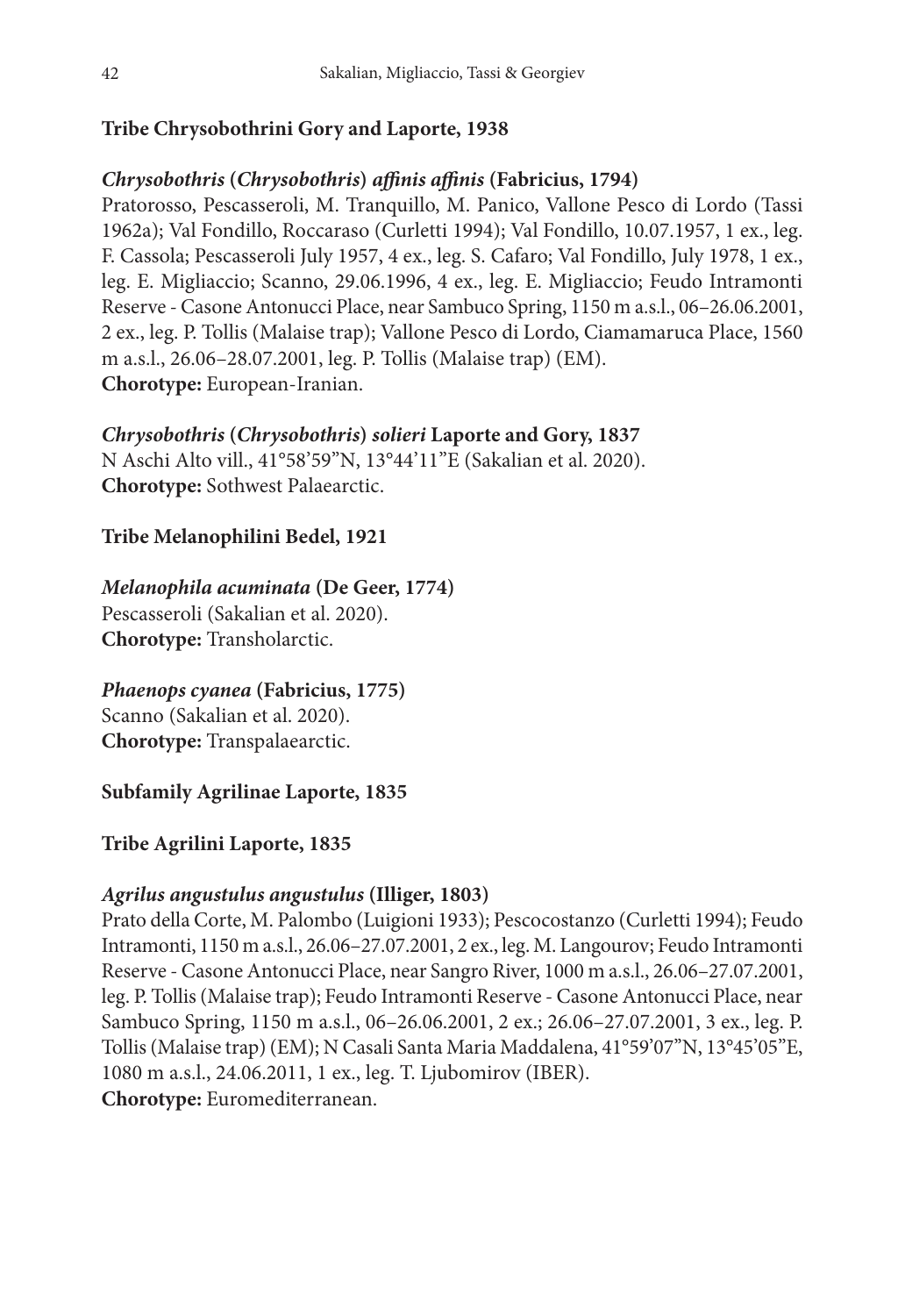### *Agrilus biguttatus* **(Fabricius, 1777)**

Assergi, Collemeluccio (Curletti 1994); Feudo Intramonti Reserve - Casone Antonucci Place, near Sambuco Spring, 1150 m a.s.l., 06–26.06.2001, leg. P. Tollis (Malaise trap) (EM).

**Chorotype:** Euromediterranean.

### *Agrilus cuprescens cuprescens* **Ménétriés, 1832**

Lago di Barrea (Tassi 1962a); Cerchio (Curletti 1994); Feudo Intramonti Reserve - Casone Antonucci Place, near Sangro River, 1000 m a.s.l., 06–26.06.2001, leg. P. Tollis (Malaise trap); Vallone Pesco di Lordo, Ciamamaruca Place, 1560 m a.s.l., 28.07–21.08.2001, leg. M. Langourov and S. Beshkov (EM). **Chorotype:** Transpalaearctic.

### *Agrilus cyanescens cyanescens* **Ratzeburg, 1837**

Villetta Barrea (Curletti 1994); Feudo Intramonti Reserve - Casone Antonucci Place, near Sambuco Spring, 1150 m a.s.l., 26.06–27.07.2001, leg. P. Tollis (Malaise trap) (EM).

**Chorotype:** Transpalaearctic.

### *Agrilus graminis* **Kiesenwetter, 1857**

Pescocostanzo (Tassi 1962b); National Park (Curletti 1994). **Chorotype:** Euromediterranean.

### *Agrilus hyperici* **(Creutzer, 1799)**

Cerchio (Curletti 1994). **Chorotype:** Euromediterranean.

### *Agrilus obscuricollis* **Kiesenwetter, 1857**

S Ortona dei Marsi vill., 41°59'34''N, 13°44'01''E (Sakalian et al. 2020). **Chorotype:** Southwest Palaearctic.

### *Agrilus olvicolor* **Kiesenwetter, 1857**

SE Cesoli vill., 42°00'36''N, 13°43'32''E, 920 m a.s.l., 27.06.2011, 5 ex., leg. T. Ljubomirov (IBER). **Chorotype:** European.

### *Agrilus sulcicollis* **Lacordaire, 1835**

Pescasseroli (Luigioni 1931); S Rocca Pia vill., 41°54'51''N, 13°58'56''E, 1290 m a.s.l., 20.06.2011, 1 ex.; NE Ortona dei Marsi vill., 42°00'44''N, 13°43'40''E, 930 m a.s.l., 26.06.2011, 1 ex., leg. T. Ljubomirov (IBER). **Chorotype:** West Palaearctic.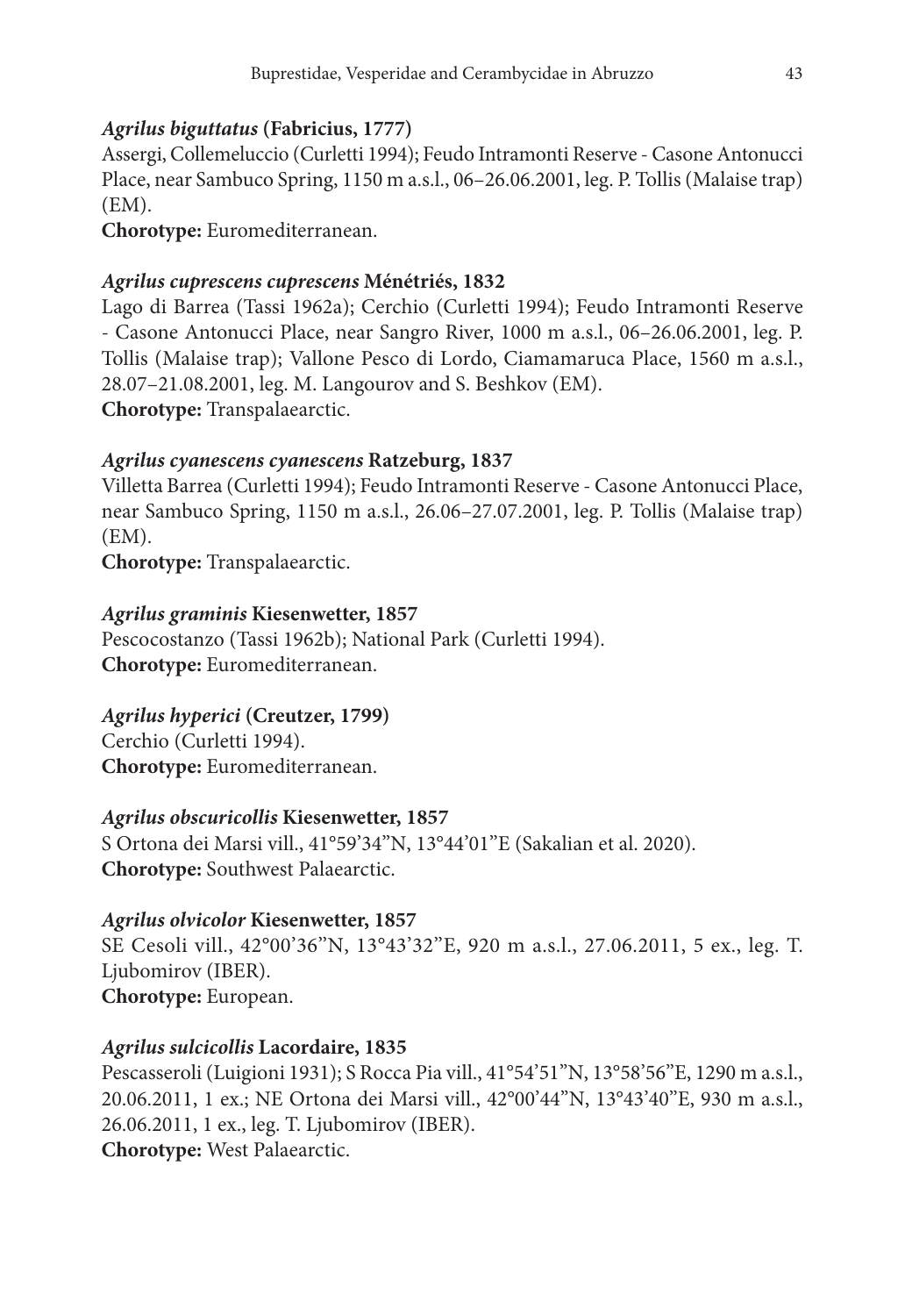### *Agrilus suvorovi* **Obenberger, 1935**

National Park (Luigioni 1931); Pescasseroli (Curletti 1994); Scanno: Passo Godi, 1450 m a.s.l., 30.06.1996, 1 ex., leg. E. Migliaccio (EM). **Chorotype:** Transpalaearctic.

### *Agrilus viridicaerulans rubi* **Schaefer, 1937**

Castel di Sangro (Tassi 1966); Forca d'Acero (Curletti 1994). **Chorotype:** Euromediterranean.

### *Agrilus viridis* **(Linnaeus, 1758)**

M. La Rocca, M.Palombo, Terraegna (Luigioni 1933); Pratorosso, Colli Nascosi, Val Fondillo (Tassi 1962a); Pescocostanzo, Roccaraso (Curletti 1994); Feudo Intramonti Reserve - Casone Antonucci Place, near Sangro River, 1000 m a.s.l., 26.06–27.07.2001, leg. P. Tollis (Malaise trap) (EM).

**Chorotype:** Transpalaearctic.

### **Tribe Coraebini Bedel, 1921**

### *Coroebus elatus* **(Fabricius, 1787)**

M. Mattone (Tassi 1964b); Rocca di mezzo, Scanno (Curletti 1994); Vallone Pesco di Lordo, 1560 m a.s.l., 28.07–21.08.2002, 1 ex., leg. M. Langourov; Feudo Intramonti Reserve - Casone Antonucci Place, near Sangro River, 1000 m a.s.l., 26.06–27.07.2001, 2 ex., leg. P. Tollis (Malaise trap); Feudo Intramonti Reserve - Casone Antonucci Place, near Sambuco Spring, 1150 m a.s.l., 26.06–27.07.2001, 4 ex., leg. P. Tollis (Malaise trap); 27.07–20.08.2001, 5 ex., leg. M. Langourov and S. Beshkov (EM); N Villetta Barrèa, 41°48'15''N, 13°56'09''E, 1390 m a.s.l., 25.06.2011, 2 ex.; La Camosciara, 41°46'35''N, 13°54'28''E, 1120 m a.s.l., 28.06.2011, 1 ex., leg. E. Migliaccio (IBER). **Chorotype:** West Palaearctic.

#### *Coroebus rubi* **(Linnaeus, 1767)**

Cerchio, Pescasseroli (Curletti 1994). **Chorotype:** Euromediterranean.

### **Tribe Tracheini Laporte, 1835**

### *Trachys minutus minutus* **(Linnaeus, 1758)**

Val Fondillo, Prato della Corte (Luigioni 1933); M. Panico (Tassi 1962a). **Chorotype:** Transpalaearctic.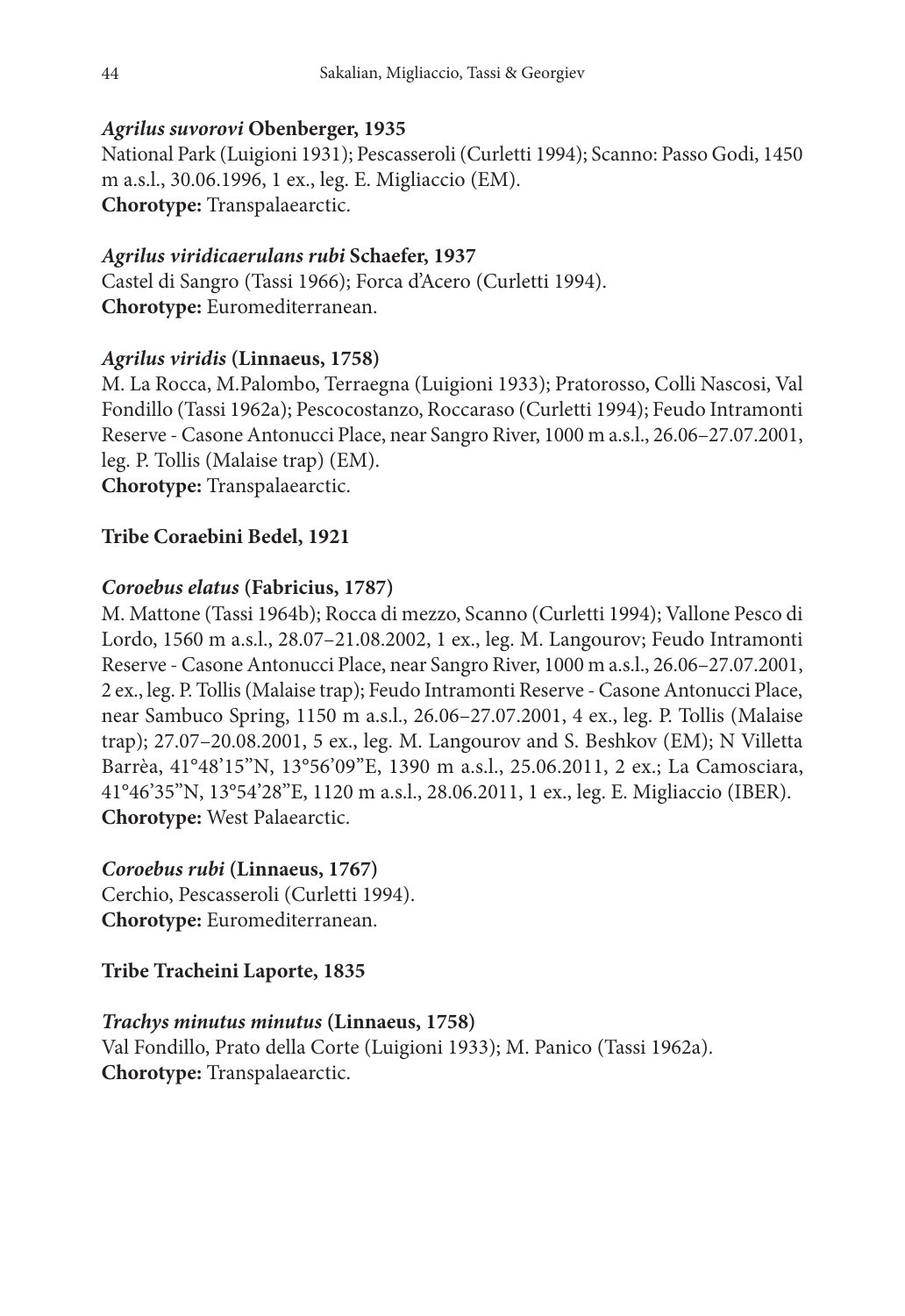### **Family Vesperidae Mulsant, 1839**

### **Subfamily Vesperinae Mulsant, 1839**

### **Tribe Vesperini Mulsant, 1839**

*Vesperus luridus* **(Rossi, 1794)** Monte Sirente (Sama 1988). **Chorotype:** North Mediterranean.

#### **Family Cerambycidae Latreille, 1802**

#### **Subfamily Prioninae Latreille, 1802**

### **Tribe Prionini Latreille, 1802**

*Prionus coriarius* **(Linnaeus, 1758)** Roccaraso; La Cicerana (Sakalian et al. 2020). **Chorotype:** West Palaearctic.

### **Tribe Aegosomatini J. Thomson, 1861**

*Aegosoma scabricorne* **(Scopoli, 1763)** Pescasseroli; Opi; Ortona dei Marsi (Sakalian et al. 2020). **Chorotype:** European-Iranian.

### **Subfamily Lepturinae Latreille, 1802**

#### **Tribe Lepturini Latreille, 1802**

### *Grammoptera ruficornis ruficornis* **(Fabricius, 1781)** Villetta Barrea (Parenti 1964). **Chorotype:** European-Anatolian.

#### *Leptura* **(***Leptura***)** *aurulenta* **Fabricius, 1793**

Monte Tranquillo, Val Fondillo (Luigioni 1931); Pratorosso, 10.08.1960, 1 ex., leg. A. Parenti (UP); Pratorosso; Monte Tranquillo (Parenti 1962); Rif. Pratorosso; Monte Tranquillo (Sama 1988); Val Fondillo, 18.07.1995, 1 ex., leg. E. Migliaccio (EM). **Chorotype:** Euromediterranean.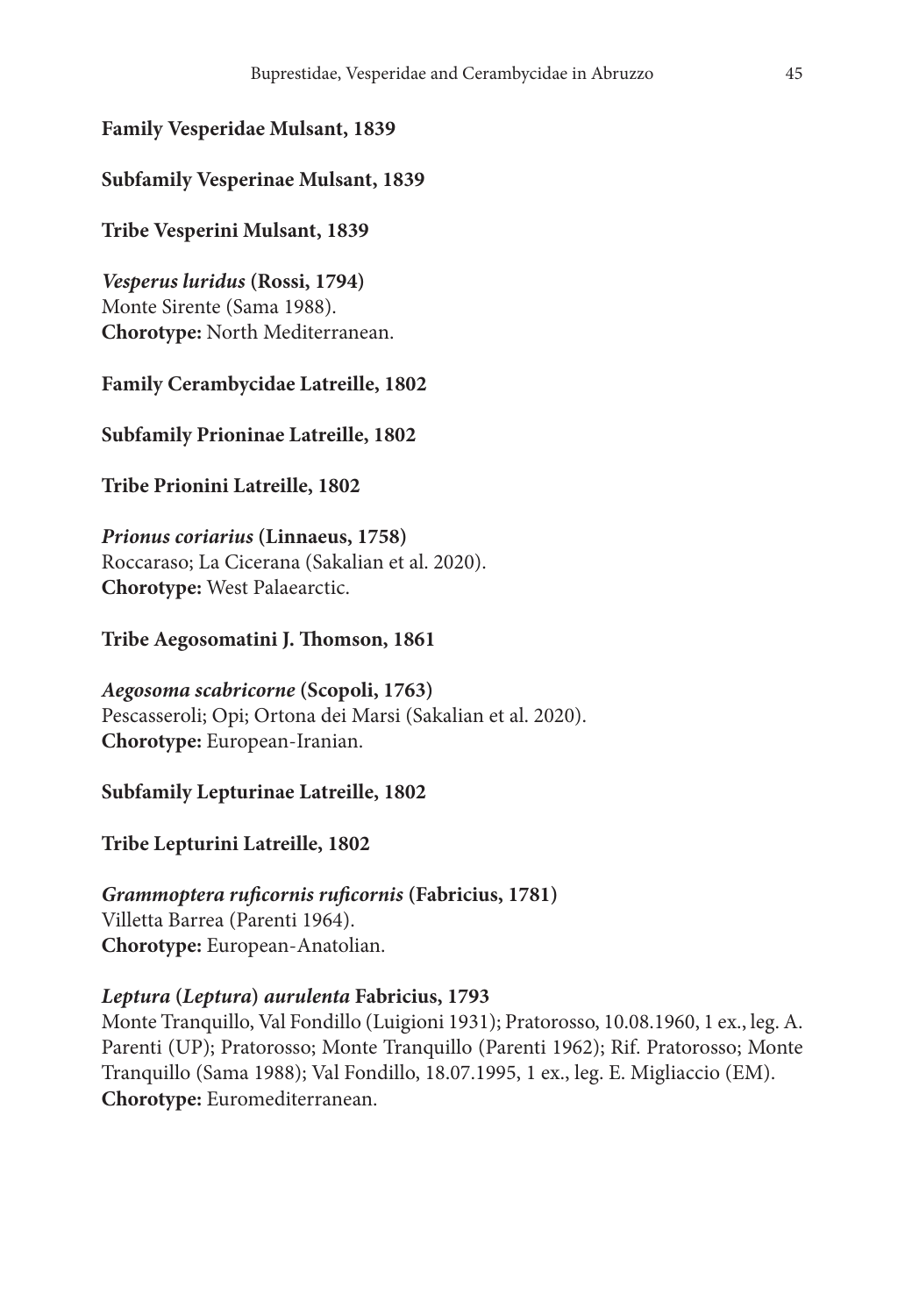### *Pseudovadonia livida livida* **(Fabricius, 1776)**

Fonte Puzza; Macchia Arvana (Luigioni 1933); Bosco S. Antonio (Tassi 1961); Val Camosciara; Serrone; Rive Fiume Sangro (Parenti 1962); Pescasseroli; Monte Morrone (Sama 1988).

**Chorotype:** European.

### *Stenurella* **(***Priscostenurella***)** *bifasciata bifasciata* **(O. F. Müller, 1776)**

Pescasseroli (Luigioni 1931); Serrone (Parenti 1962); Scanno (Sama 1988). **Chorotype:** West Eurosiberian.

*Stictoleptura* **(***Melanoleptura***)** *scutellata scutellata* **(Fabricius, 1781)** Pescasseroli (Luigioni 1931); Opi (Sama 1988). **Chorotype:** European.

### *Stictoleptura* **(***Paracorymbia***)** *fulva* **(De Geer, 1775)**

Pescasseroli (Luigioni 1931); Camosciara (Tassi 1961); Serrone (Parenti 1962); Monte Gloria d'Orlando; Barrea (Sama 1988). **Chorotype:** European-Anatolian.

### *Stictoleptura* **(***Stictoleptura***)** *cordigera cordigera* **(Fuessly, 1775)**

Bosco S. Antonio (Tassi 1961) Roccadimezzo; Maiella; Monte Sirente (Sama 1988). **Chorotype:** European-Iranian.

### **Tribe Oxymirini Danilevsky, 1997**

### *Dinoptera collaris* **(Linnaeus, 1758)**

Val Camosciara (Parenti 1962); Pescasseroli, May 1963, 1 ex., leg. L. Costrini (UP); Val Cavuto; Monte Greco (Sama 1988). **Chorotype:** Eurosiberian.

### *Rhagium* **(***Megarhagium***)** *mordax* **(De Geer, 1775)**

Monte Marsicano, Val di Corte (Tassi 1961); Val Camosciara; Pratorosso; Bosco Schiappito; Vallone Pesco di Lordo (Parenti 1962); Val Fondillo, 01.06.1964, 1 ex., leg. G. Papini (EM). **Chorotype:** Eurosiberian.

#### *Rhagium* **(***Megarhagium***)** *sycophanta* **(Schrank, 1781)** Roccaraso (Sama 1988).

**Chorotype:** West Eurosiberian.

### *Stenocorus* **(***Stenocorus***)** *meridianus* **(Linnaeus, 1758)**

Between Villetta Barrea and fork for Val Fondillo (Parenti 1964). **Chorotype:** Eurosiberian.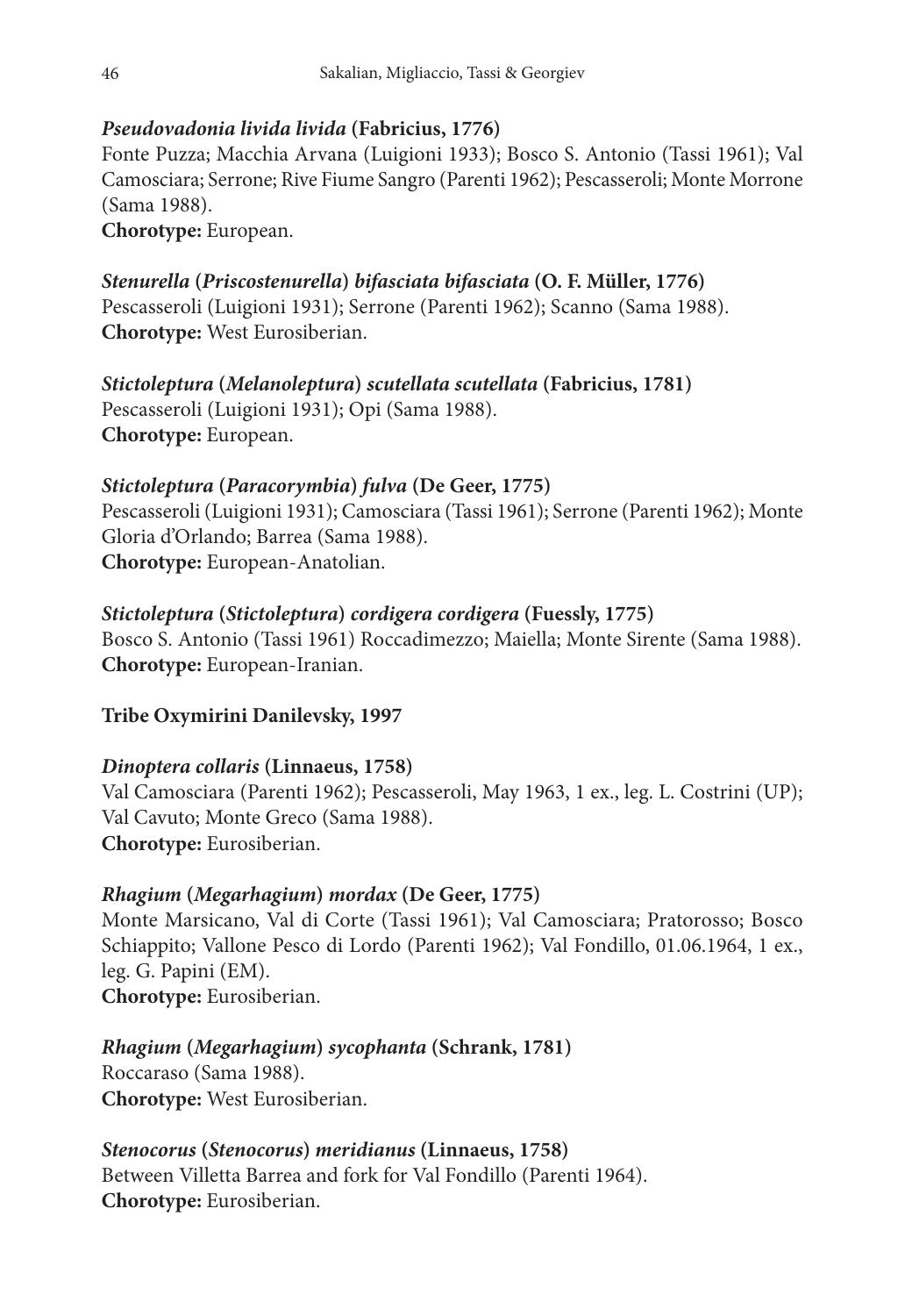#### **Tribe Rhamnusiini Sama, 2009**

### *Rhamnusium bicolor bicolor* **(Schrank, 1781)** Fonte di Schiappito (Luigioni 1933); Barrea; Cerchio (Sama 1988). **Chorotype:** European.

### **Subfamily Necydalinae Latreille, 1825**

*Necydalis* **(***Necydalis***)** *ulmi* **(Chevrolat, 1838)** Cerchioi; Ortona dei Marsi (Sakalian et al. 2020). **Chorotype:** European-Iranian.

#### **Subfamily Spondylidinae Audinet-Serville, 1832**

#### **Tribe Asemini J. Thomson, 1861**

#### *Arhopalus ferus* **(Mulsant, 1839)**

Abruzzo National Park (Grandi 1958); Roccaraso (Parenti 1966); Ortona dei Marsi, 1000 m a.s.l., July–August 2010; September 2012, 4 ex., leg. E. Migliaccio (EM). **Chorotype:** Transpalaearctic.

#### **Tribe Saphanini Gistel, 1848**

#### *Saphanus piceus piceus* **(Laicharting, 1784)**

Monte Palombo (Luigioni 1931); Monte Tranquillo, Pratorosso (Parenti 1962); Monte Tranquillo, 1500 m a.s.l., 04.07.1960, 1 ex., leg. E. Migliaccio (EM). **Chorotype:** European.

#### **Subfamily Cerambycinae Latreille, 1802**

#### **Tribe Anaglyptini Lacordaire, 1868**

#### *Anaglyptus* **(***Anaglyptus***)** *gibbosus* **(Fabricius, 1787)**

Pescasseroli; Prato di Corte; Barrea; Barrea: Monte Marsicano (Valle Orsara) (Sakalian et al. 2020).

**Chorotype:** Transmediterranean.

#### *Anaglyptus* **(***Anaglyptus***)** *mysticus* **(Linnaeus, 1758)**

Cesa Crivello; Bosco Schiappito; Bosco Schiappito: Val di Corte Monte Palombo; Abruzzo National Park (Sakalian et al. 2020). **Chorotype:** European-Anatolian.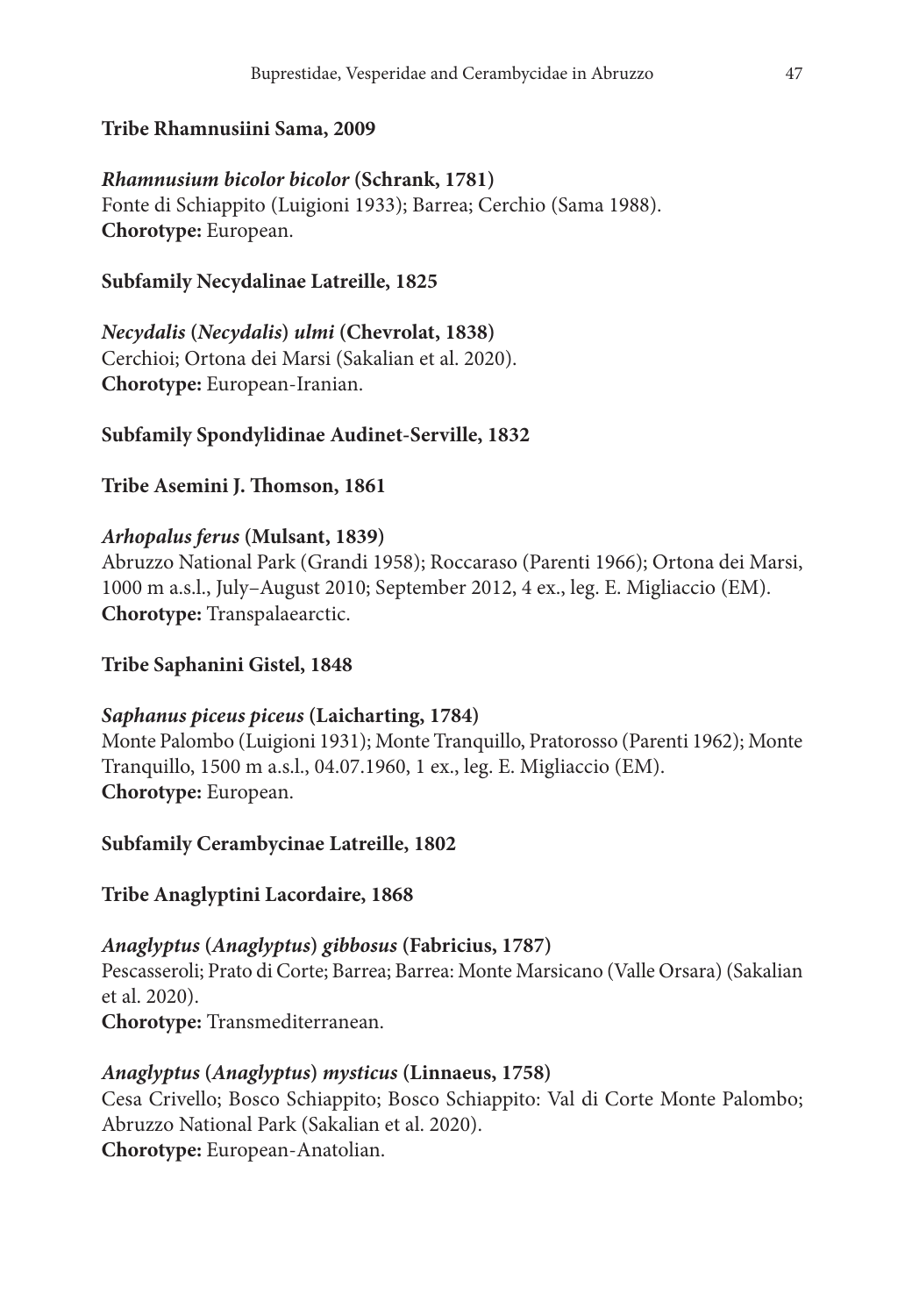### **Tribe Brachypteromatini Sama, 2008**

*Dolocerus reichii* **Mulsant, 1862** Pescasseroli (Luigioni 1931). **Chorotype:** Northeast Mediterranean.

### **Tribe Callichromatini Swainson and Shuckard, 1840**

### *Aromia moschata moschata* **(Linnaeus, 1758)** Abruzzo National Park; Val Camosciara (Sakalian et al. 2020). **Chorotype:** Eurosiberian.

### **Tribe Callidiini Kirby, 1837**

### *Phymatodes* **(***Phymatodes***)** *testaceus* **(Linnaeus, 1758)** Forca d'Acero: Macchia Arvana; Pescasseroli; Alfedena; Scanno; Ortona dei Marsi (Sakalian et al. 2020). **Chorotype:** Transholarctic.

#### *Phymatodes* **(***Poecilium***)** *alni alni* **(Linnaeus, 1767)**

Pescasseroli, Fonte della Difesa (Luigioni 1931); Val Fondillo, 14.05.1994, 1 ex., leg. E. Migliaccio (EM). **Chorotype:** European-Anatolian.

#### *Pyrrhidium sanguineum* **(Linnaeus, 1758)**

Pescasseroli; Ortona dei Marsi (Sakalian et al. 2020). **Chorotype:** Euromediterranean.

#### *Ropalopus* **(***Ropalopus***)** *clavipes* **(Fabricius, 1775)**

Pescasseroli (Sakalian et al. 2020). **Chorotype:** European-Iranian.

#### *Ropalopus* **(***Ropalopus***)** *ungaricus* **(Herbst, 1784)**

Bosco S. Antonio; Alfedena; Roccaraso; Rocca di Mezzo; Rocca di Cambio; Gioia Vecchio; Roccaraso; Passo Godi (Sakalian et al. 2020). **Chorotype:** Euromediterranean.

### **Tribe Cerambycini Latreille, 1802**

*Cerambyx* **(***Cerambyx***)** *cerdo cerdo* **Linnaeus, 1758** Caramanico (Sakalian et al. 2020). **Chorotype:** Euromediterranean.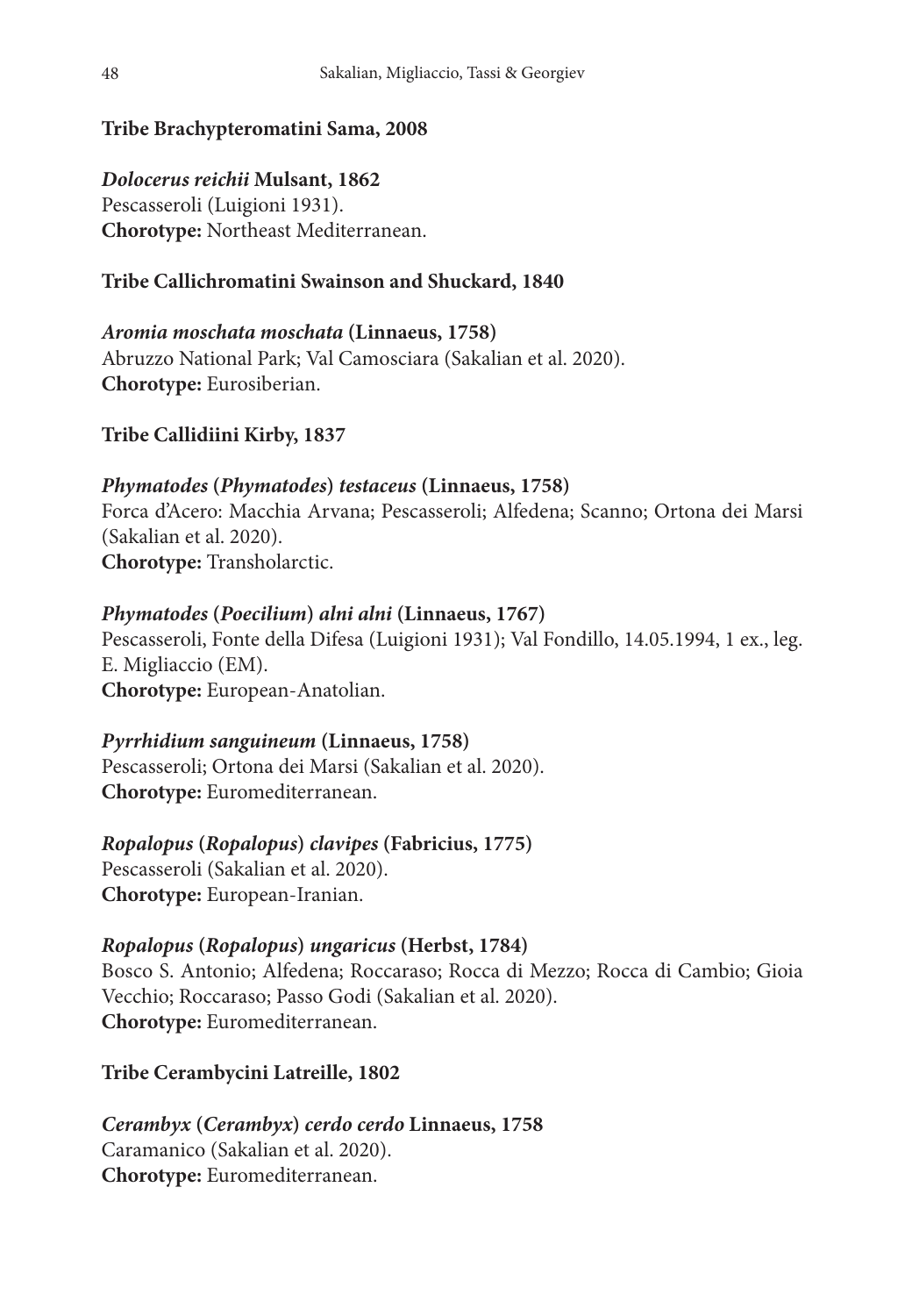### *Cerambyx* **(***Microcerambyx***)** *scopolii scopolii* **Fuessly, 1775**

Abruzzo National Park; Vallone Pesco di Lordo; Valle Iannanghera; Valle Schiappito; Pescasseroli (Sakalian et al. 2020). **Chorotype:** European-Anatolian.

### **Tribe Clytini Mulsant, 1839**

### *Chlorophorus* **(***Crassofasciatus***)** *trifasciatus* **(Fabricius, 1781)**

La Cicerana (Parenti 1964); Scanno (Sama 1988); Bisegna, 1200 m a.s.l., 24.07.1994; Ortona dei Marsi, 1000 m a.s.l., June 2012., 2 ex., leg. E. Migliaccio (EM). **Chorotype:** Transmediterranean.

### *Chlorophorus* **(***Humeromaculatus***)** *figuratus* **(Scopoli, 1763)**

Val Fondillo; Valle Camosciara; Roccaraso; Pescasseroli (Sakalian et al. 2020). **Chorotype:** West Eurosiberian.

*Chlorophorus* **(***Immaculatus***)** *glabromaculatus glabromaculatus* **(Goeze, 1777)** Pescasseroli; Abruzzo National Park (Sakalian et al. 2020). **Chorotype:** European.

#### *Chlorophorus* **(***Immaculatus***)** *varius varius* **(O. F. Muller, 1766)** Pescasseroli; Val di Corte (Sakalian et al. 2020).

**Chorotype:** West Eurosiberian.

### *Chlorophorus* **(***Perderomaculatus***)** *sartor* **(O. F. Müller, 1766)**

Abruzzo National Park; Colle Licco: valley of Sangro; Ortona dei Marsi (Sakalian et al. 2020).

**Chorotype:** West Palaearctic.

### *Clytus* **(***Clytus***)** *arietis arietis* **(Linnaeus, 1758)**

Colle della Regina; Campomizzo; Terraegna; Val Fondillo; Valle Iannanghera; Camosciare; Abruzzo National Park; Scanno (Sakalian et al. 2020). **Chorotype:** European-Anatolian.

### *Clytus* **(***Clytus***)** *rhamni rhamni* **Germar, 1817**

Ortona dei Marsi (Sakalian et al. 2020). **Chorotype:** Northeast Mediterranean.

### *Echinocerus floralis* **(Pallas, 1773)**

Abruzzo National Park (Grandi 1958); Serrone (Parenti 1962); Tagliacozzo, July 1990 – July 1991, 4 ex., leg. S. Cafaro; Camosciara, 28.06.2011, 1 ex., leg. E. Migliaccio (EM).

**Chorotype:** Transpalaearctic.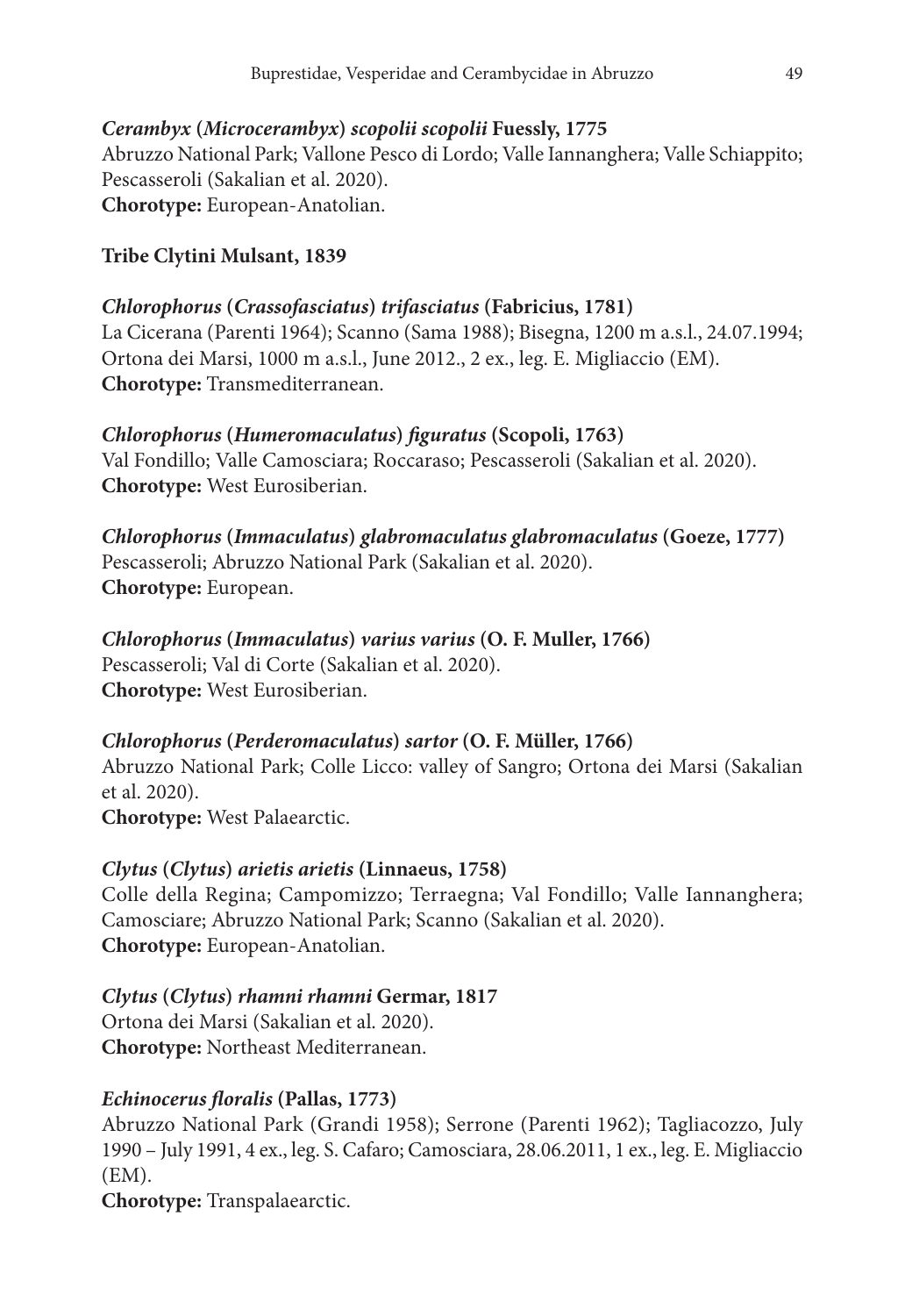### *Plagionotus arcuatus arcuatus* **(Linnaeus, 1758)**

Pescasseroli; Scanno (Sakalian et al. 2020). **Chorotype:** Euromediterranean.

### *Xylotrechus* **(***Rusticoclytus***)** *rusticus* **(Linnaeus, 1758)**

Schiena Cavallo; Balzo del Caprio; Monte Palombo; Monte La Rocca (Sakalian et al. 2020).

**Chorotype:** Transpalaearctic.

### *Xylotrechus* **(***Xylotrechus***)** *arvicola arvicola* **(Olivier, 1795)**

Abruzzo National Park; Piani di Pezza; Rivisondoli (Sakalian et al. 2020). **Chorotype:** Euromediterranean.

**Tribe Deilini Fairmaire, 1864** *Deilus fugax* **(Olivier, 1790)** Barrea; Pescasseroli; Rivisondoli; Cocullo (Sakalian et al. 2020). **Chorotype:** Euromediterranean.

### **Tribe Graciliini Mulsant, 1839**

### *Axinopalpis gracilis gracilis* **(Krynicki, 1832)**

Cerchio (Sakalian et al. 2020). **Chorotype:** European-Iranian.

### *Gracilia minuta* **(Fabricius, 1781)**

Fontana della Difesa; Cerchio (Sakalian et al. 2020). **Chorotype:** Transpalaearctic.

### **Tribe Rosaliini Fairmaire, 1864**

### *Rosalia* **(***Rosalia***)** *alpina alpina* **(Linnaeus, 1758)**

Pescasseroli; Cesa Crivello; Monte Palombo; Pratorosso; Val Camosciara; Val Fondillo; Val Camosciara; Cicerana (Sakalian et al. 2020). **Chorotype:** European-Anatolian.

### **Tribe Hesperophanini Mulsant, 1839**

*Hesperophanes sericeus* **(Fabricius, 1787**) Abruzzo National Park (Sakalian et al. 2020). **Chorotype:** Sothwest Palaearctic.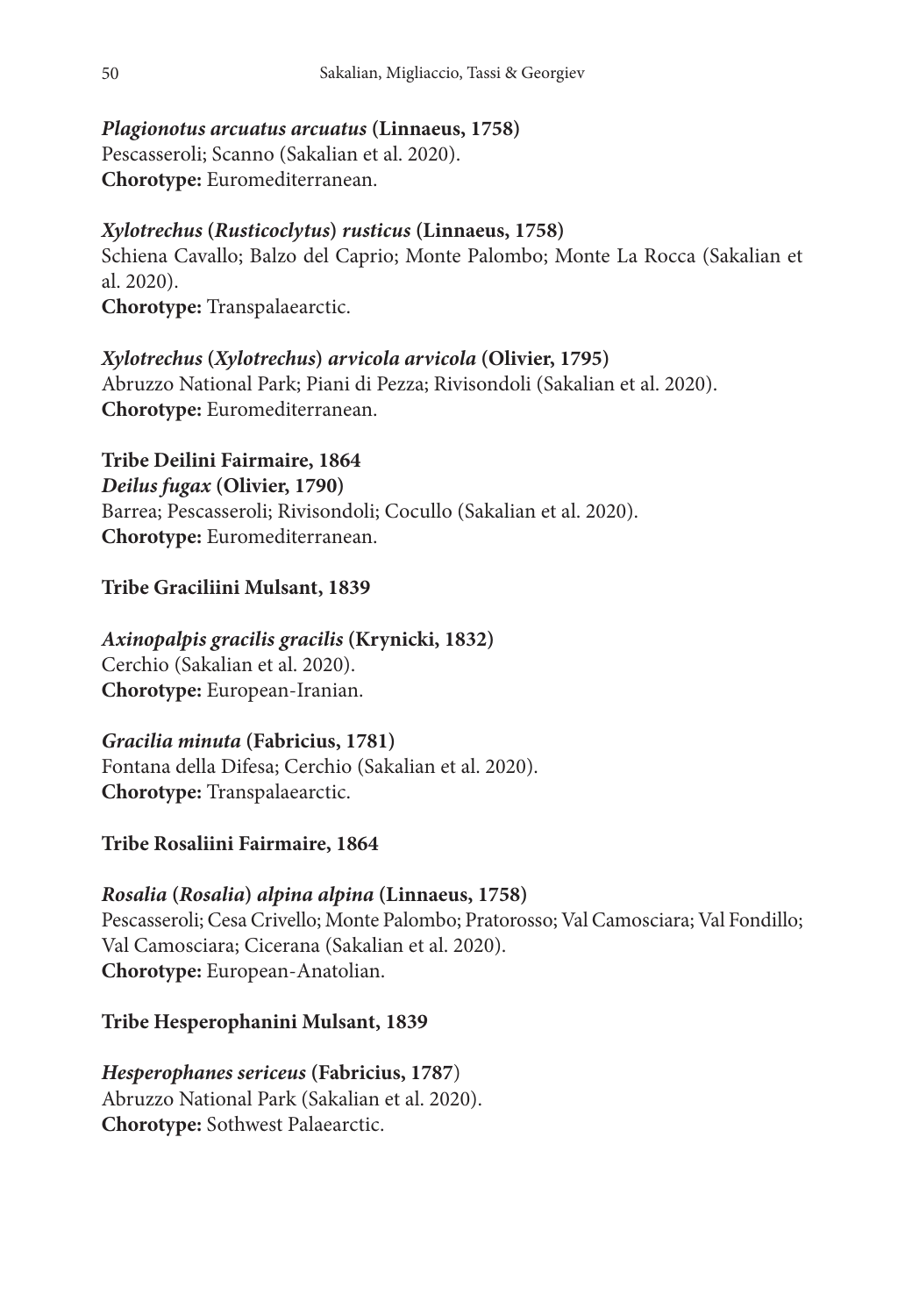### *Trichoferus holosericeus* **(Rossi, 1790)**

Barrea (Parenti 1964); Cerchio; Barrea (Sama 1988); Ortona dei Marsi, 1000 m a.s.l., August 2012, 1 ex., leg. E. Migliaccio (EM). **Chorotype:** Euromediterranean.

### **Tribe Hylotrupini Zagajkevitch, 1991**

### *Hylotrupes bajulus* **(Linnaeus, 1758)**

Abruzzo National Park; Pescasseroli; Castello Favone; Scanno; Lago di Barrea (Sakalian et al. 2020). **Chorotype:** Cosmopolitian.

### **Tribe Molorchini Gistel, 1848**

# *Molorchus* **(***Molorchus***)** *umbellatarus umbellatarus* **(Schreber, 1759)**

Val Camosciara (Parenti 1962); Prato La Corte (Sama 1988). **Chorotype:** European-Anatolian.

### **Tribe Purpuricenini J. Thomson, 1861**

### *Purpuricenus kaehleri kaehleri* **(Linnaeus, 1758)**

Bussi; Pescasseroli (Sakalian et al. 2020). **Chorotype:** European-Anatolian.

### **Tribe Stenopterini Gistel, 1848**

### *Stenopterus rufus rufus* **(Linnaeus, 1767)**

Castello Favone; Barrea; Rocca Tre Monti; Scanno; Cerchio; Lago di Barrea (Sakalian et al. 2020). **Chorotype:** European.

### **Subfamily Lamiinae Latreille, 1825**

### **Tribe Acanthocinini Blanchard, 1845**

*Acanthocinus* **(***Acanthocinus***)** *xanthoneurus* **(Mulsant and Rey, 1852)** Monte Palombo; Pescasseroli; Barrea; Val Fondillo (Sakalian et al. 2020). **Chorotype:** Endemic.

### *Leiopus* **(***Leiopus***)** *nebulosus nebulosus* **(Linnaeus, 1758)**

Pescasseroli (Sama 1988); S. Sebastiano dei Marsi, 1200 m a.s.l., 19.06.2011, 1 ex., leg. E. Migliaccio (EM). **Chorotype:** European.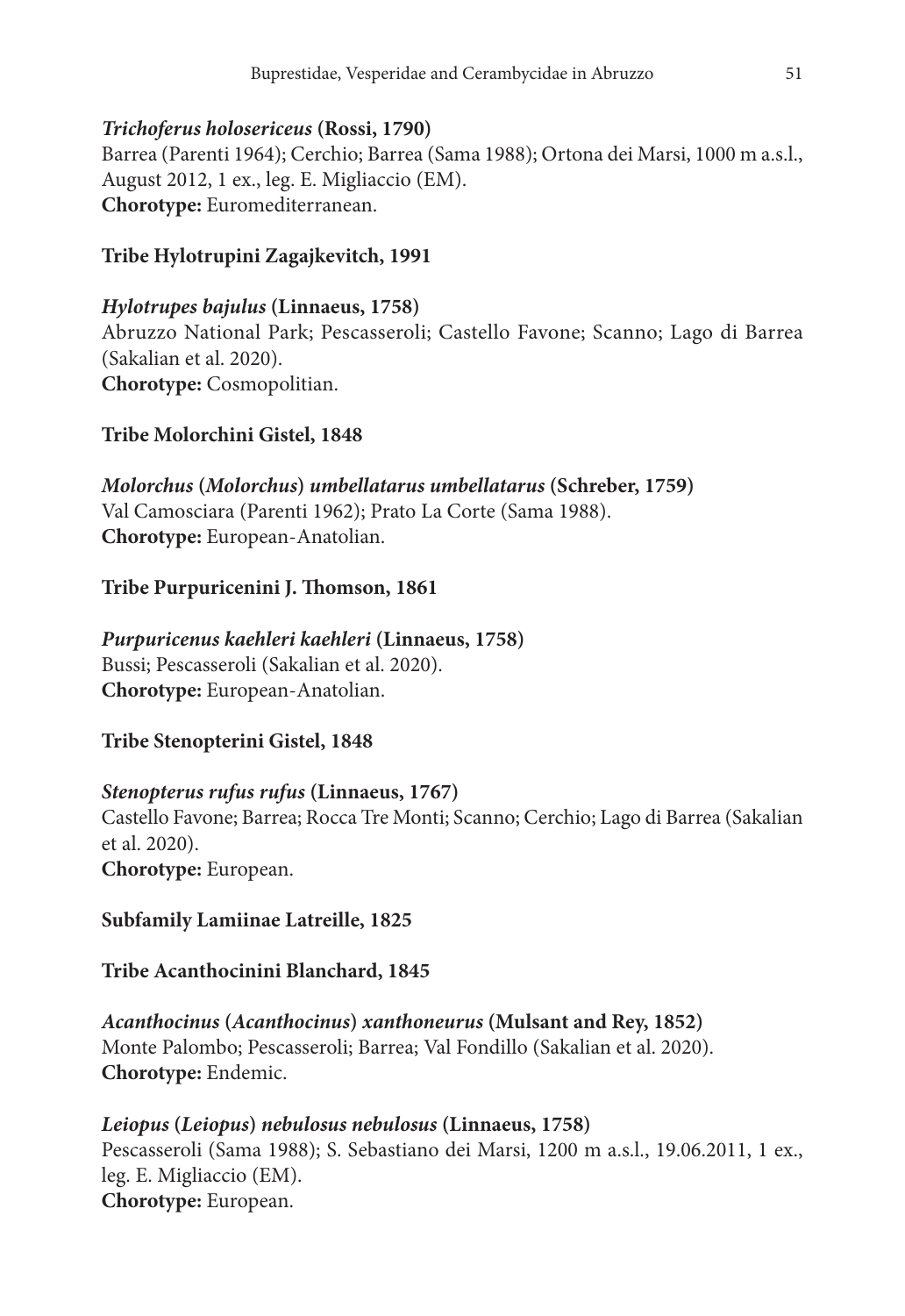### **Tribe Agapanthiini Mulsant, 1839**

### *Agapanthia* **(***Agapanthia***)** *cardui* **(Linnaeus, 1767)**

Barrea (Parenti 1964); Monte Greco, Barrea, Passo Godi, Pescasseroli (Sama 1988); Ortona dei Marsi, 900 m a.s.l., 20–23.06.2009; Roccagorga (Castel di Sangro), 800 m a.s.l., 20.06.2011; between Carrito and Aschi, 30.06.2011, 3 ex., leg. E. Migliaccio (EM). **Chorotype:** European.

### *Agapanthia* **(***Epoptes***)** *villosoviridescens* **(DeGeer, 1775)**

Abruzzo National Park (Luigioni 1933); Valle fredda, Val Fondillo; Val Resione (Tassi 1961; Parenti 1962); Pescasseroli, Passo Godi, Monte Greco, Monte Marsicano, Gioia Vecchio (Sama 1988).

**Chorotype:** Eurosiberian.

### *Agapanthia* **(***Smaragdula***)** *violacea* **(Fabricius, 1775)**

Val Fondillo, Prato della Corte (Luigioni 1933); Abruzzo National Park (Grandi 1958); Fiume Sangro (Parenti 1964); Pescasseroli, Monte Greco, F. Sangro (Sama 1988); Cocullo, 06.05.1993–20.05.1995, 2 ex., leg. S. Cafaro (EM). **Chorotype:** European-Anatolian.

### *Calamobius filum* **(Rossi, 1790)**

Pescasseroli (Parenti 1964); Monte Greco, Gioia Vecchio, Pescasseroli (Sama 1988); Pescasseroli, July 1957, 1 ex., leg. S. Cafaro; Ortona dei Marsi, 900 m a.s.l., 20–23.07.2009, 1 ex. (EM). **Chorotype:** West Palaearctic.

### **Tribe Apodasyini Lacordaire, 1872**

## *Anaesthetis testacea testacea* **(Fabricius, 1781)** Assergi, Alfedena (Sama 1988).

**Chorotype:** European-Anatolian.

### **Tribe Dorcadionini Swainson, 1840**

### *Dorcadion* **(***Cribridorcadion***)** *arenarium marsicanum* **Fracassi, 1905**

Cerchio, Campo di Giove, Monte Tranquillo, Pescasseroli, Forca Caruso, Prato la Corte, La Prata di Lecce (Sama 1988); Val Fondillo, 28.05.1999, 2 ex., leg. E. Migliaccio (EM).

**Chorotype:** Northmiddle Mediterranean.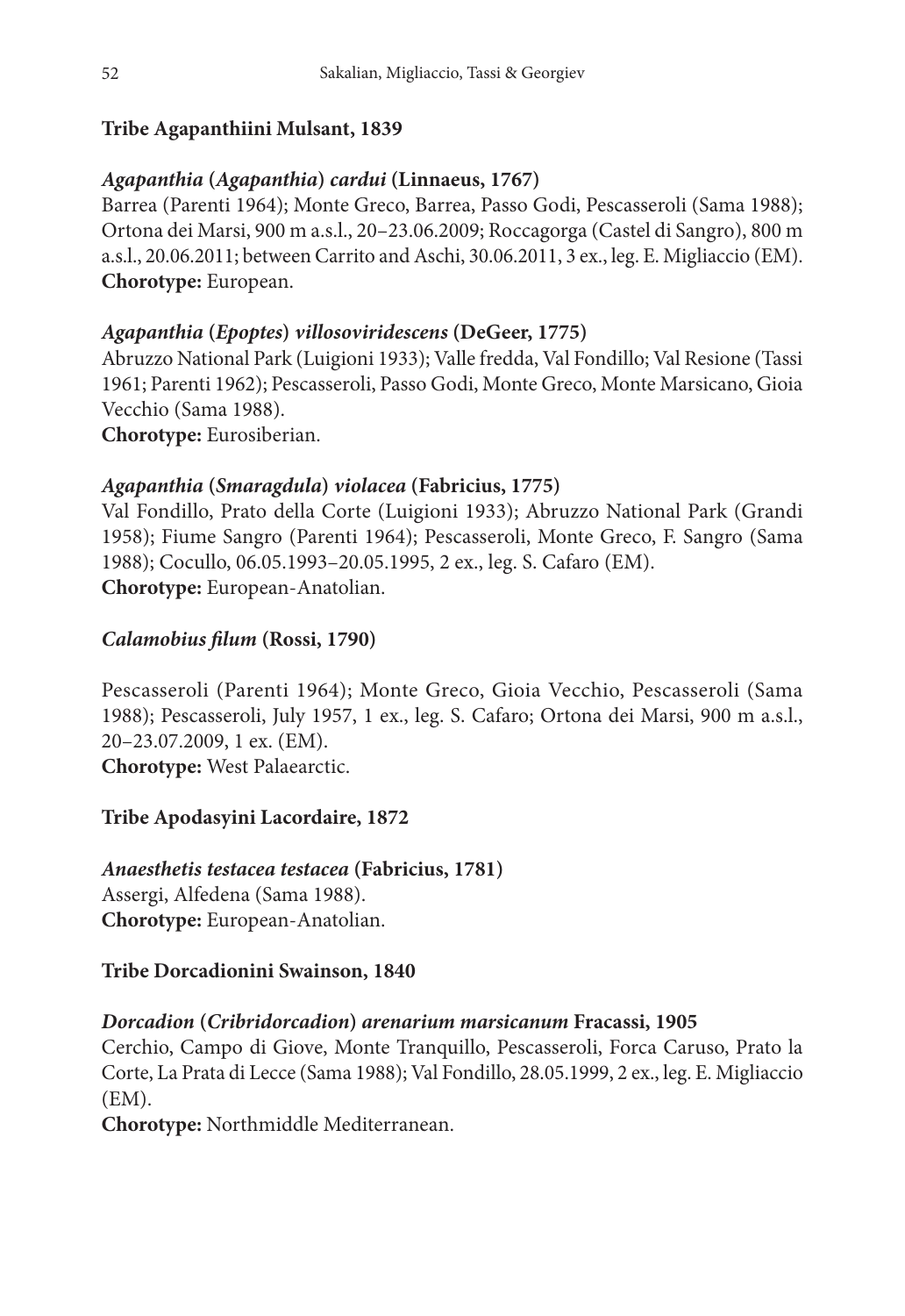### *Dorcadion* **(***Cribridorcadion***)** *etruscum etruscum* **(Rossi, 1790)**

Civitella Alfedena; Le Cese; Colle dei gatti; Colli Merini; Lago di Barrea; Cerchio; Ortona dei Marsi (Sakalian et al. 2020).

**Chorotype:** Endemic following the classification of Danilevsly (2021). Otherwise, a different treatment was proposed by Pesarini and Sabbadini (2007) who considered the species being present in Greece too.

### **Tribe Lamiini Latreille, 1825**

### *Herophila tristis tristis* **(Linnaeus, 1767)**

Pescasseroli (Luigioni 1931); Valle Iannanghera; Lago di Barrea (Parenti 1964); Ortona dei Marsi, 1000 m a.s.l., July 2010 – July 2012, 8 ex., leg. E. Migliaccio (EM). **Chorotype:** North Mediterranean.

### *Lamia textor* **(Linnaeus, 1758)**

Pescasseroli (Luigioni 1931); Tagliacozzo, Cerchio (Sama 1988); Tagliacozzo, July 1961, 1 ex., leg. G. Montelli (EM). **Chorotype:** Transpalaearctic.

### *Morimus asper asper* **(Sulzer, 1776)**

Parco d'Abruzzo (Grandi 1958); Pescasseroli, Monte Tranquillo; Vallone Pesco di Lordo; Bosco Schiappito (Parenti 1962); Ortona dei Marsi, October 2010, 1 ex., leg. E. Migliaccio (EM). **Chorotype:** North Mediterranean.

### **Tribe Mesosini Mulsant, 1839**

#### *Mesosa* **(***Aplocnemia***)** *nebulosa nebulosa* **(Fabricius, 1781)**

Pescasseroli, Monte Schiena Cavallo, Serra delle Gravare (Luigioni 1931, 1933); Monte Difesa (Sama 1988).

**Chorotype:** European-Anatolian.

### **Tribe Phytoeciini Mulsant, 1839**

### *Oberea* **(***Oberea***)** *oculata* **(Linnaeus, 1758)**

Abruzzo National Park (Grandi 1958); Camosciara (Tassi 1961); Val Camosciara, Colle Licco (Parenti 1962); Villetta Barrea (Sama 1988); Val Camosciara, 28.07.1959; 02.08.1960, 5 ex., leg. E. Migliaccio (EM). **Chorotype:** Transpalaearctic.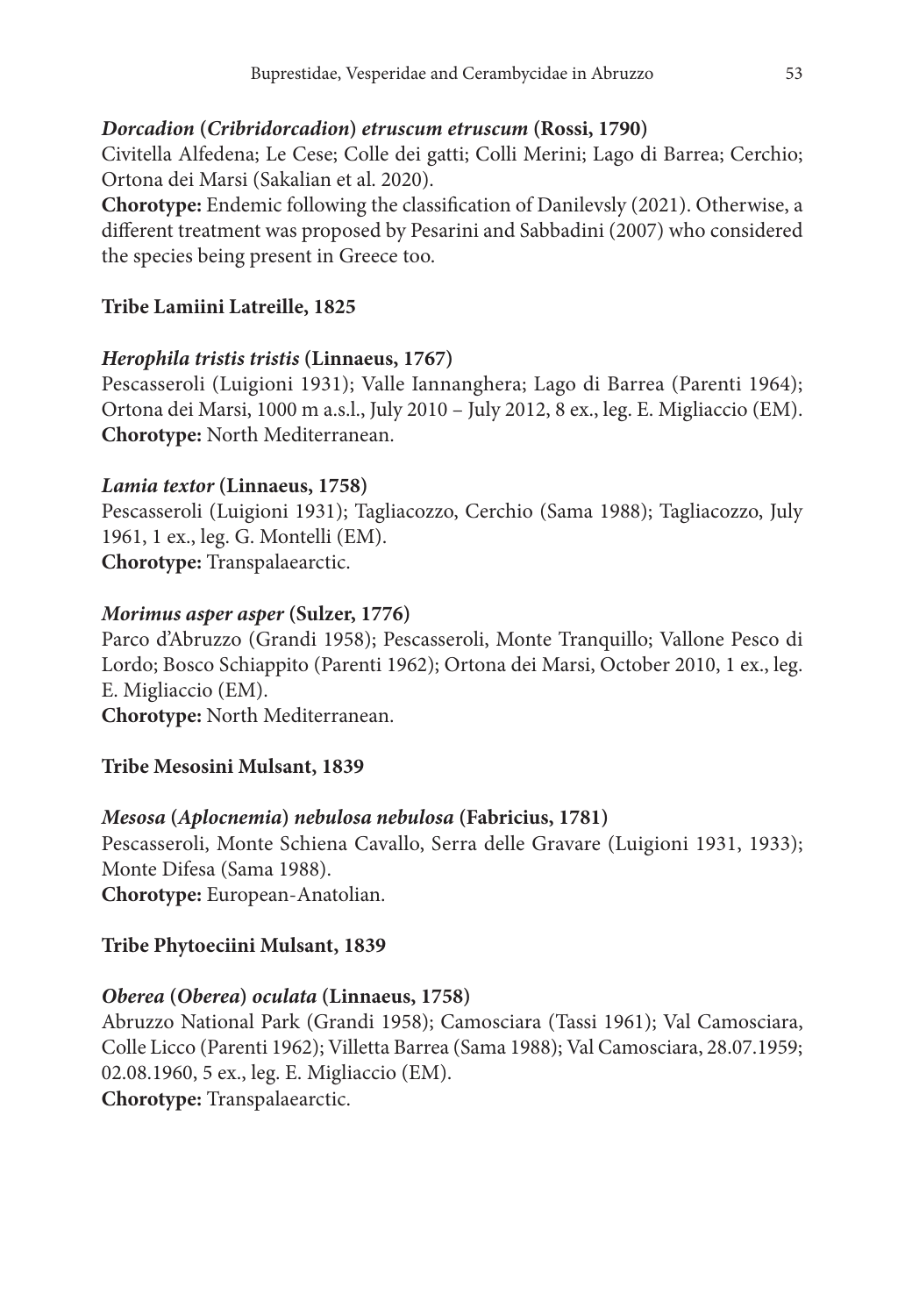### *Phytoecia* **(***Musaria***)** *affinis affinis* **(Harrer, 1784)**

Prato della Corte (Luigioni 1933); Pescasseroli (Parenti 1964); Pescasseroli, Valle di Corte, Gioia Vecchio (Sama 1988). **Chorotype:** European-Anatolian.

### *Phytoecia* **(***Musaria***)** *tirellii* **(Luigioni, 1913)**

Pescasseroli, Monte Sirente (Sama 1988). **Chorotype:** Northeast Mediterranean.

### *Phytoecia* **(***Opsilia***)** *coerulescens* **(Scopoli, 1763)**

Pescasseroli, Val di Corte (Sama 1988); Cocullo, 12.06.1989, 1 ex., leg. S. Cafaro; between Trasacco and Collelongo, 28.05.2005, 1 ex., leg. R. Casalini (EM). **Chorotype:** West Palaearctic.

### *Phytoecia* **(***Opsilia***)** *molybdaena* **(Dalman, 1817)**

Abruzzo National Park (Grandi 1958). **Chorotype:** Transpalaearctic.

### *Phytoecia* **(***Phytoecia***)** *cylindrica* **(Linnaeus, 1758)**

Pescasseroli, Schiena Cavallo (Luigioni 1933); Abruzzo National Park (Grandi 1958); Lago di Barrea (Tassi 1960a); Passo del calvario (Parenti 1962); Pescasseroli, Val di Corte, Forca d'acero (Sama 1988); Abruzzo National Park, 07.1957, 1 ex., leg. S. Cafaro; Lago di Barrea, 25.06.2011; between Cesoli and Carrito, 27.06.2011, 2 ex., leg. E. Migliaccio (EM). **Chorotype:** Eurosiberian.

### *Phytoecia* **(***Phytoecia***)** *nigricornis* **(Fabricius, 1782)**

Pescasseroli, Val Fondillo (Luigioni 1933); Monte Mattone (Parenti 1964; Tassi 1964a); Valle di Corte, S. Sebastiano, Forca d'acero (Sama 1988). **Chorotype:** Eurosiberian.

### *Phytoecia* **(***Phytoecia***)** *pustulata pustulata* **(Schrank, 1776)** Prato di Corte (Luigioni 1933); Pescasseroli (Sama 1988). **Chorotype:** European-Iranoturanian.

### *Phytoecia* **(***Phytoecia***)** *rufipes rufipes* **(Olivier, 1795)**

Val Fondillo (Sama 1988). **Chorotype:** Transpalaerctic.

#### *Phytoecia* **(***Phytoecia***)** *vulneris vulneris* **Aurivillius, 1923** Cerchio, Monte Greco (Sama 1988).

**Chorotype:** North Mediterranean.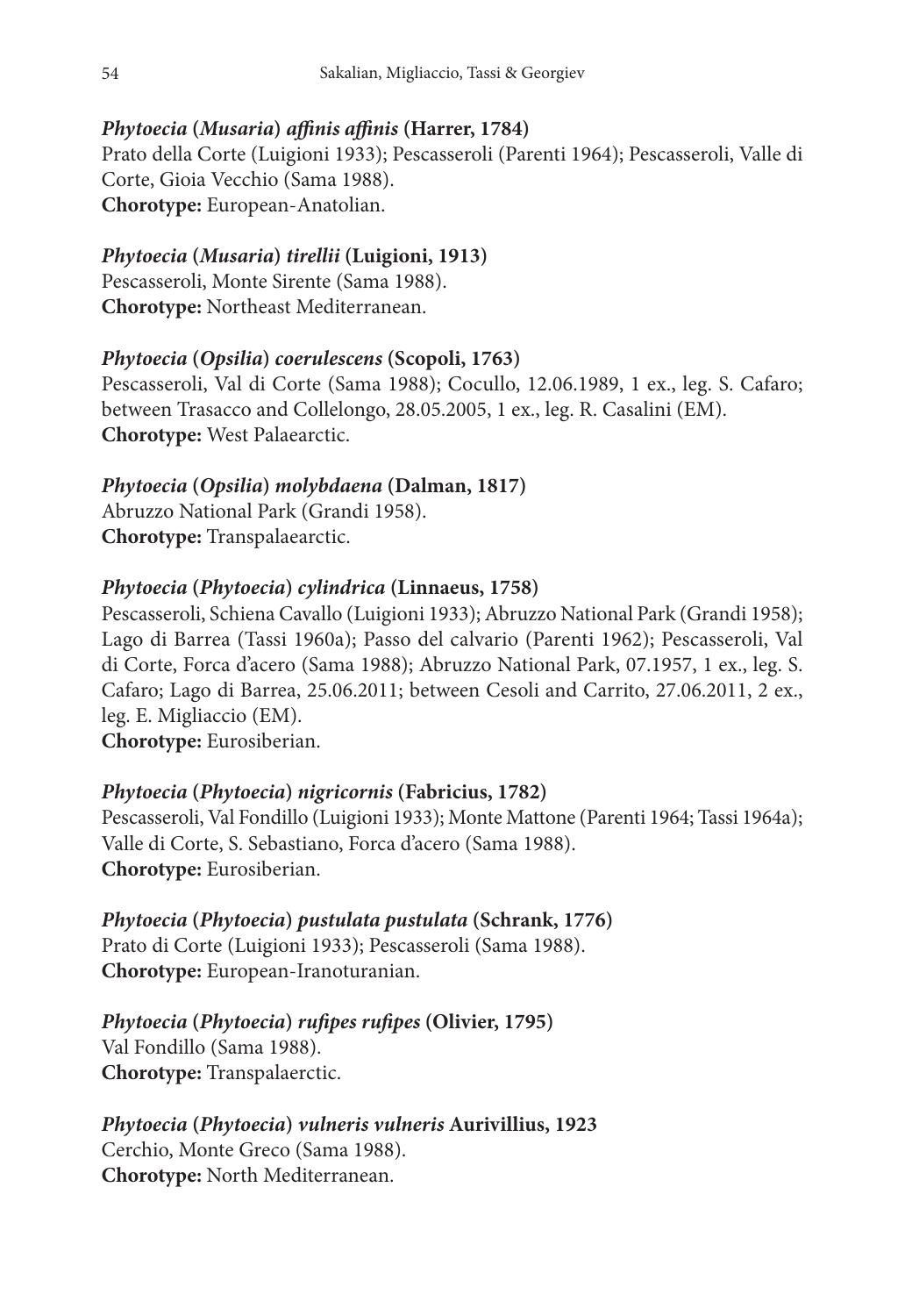#### **Tribe Pogonocherini Mulsant, 1839**

*Pogonocherus* **(***Pityphilus***)** *fasciculatus fasciculatus* **(De Geer, 1775)** Pescasseroli (Tassi 1963; Parenti 1964). **Chorotype:** Transpalaearctic.

*Pogonocherus* **(***Pogonocherus***)** *hispidus* **(Linnaeus, 1758)** Prato della Corte (Luigioni 1933). **Chorotype:** Euromediterranean.

**Tribe Saperdini Mulsant, 1839**

*Saperda* **(***Lopezcolonia***)** *scalaris scalaris* **(Linnaeus, 1758)** Pescasseroli; Val di Sangro (Sakalian et al. 2020). **Chorotype:** Euromediterranean.

#### *Saperda* **(***Saperda***)** *carcharias* **(Linnaeus, 1758)**

Vitelletta Barrea (Tassi 1961); Pescasseroli (Parenti 1962); Pescasseroli, Valle di Corte (Sama 1988). **Chorotype:** Transpalaearctic.

#### *Stenostola ferrea ferrea* **(Schrank, 1776)**

Monte Sirente (Sakalian et al. 2020). **Chorotype:** European-Anatolian.

**Tribe Tetropini Portevin, 1927**

#### *Tetrops praeustus praeustus* **(Linnaeus, 1758)**

Villetta Barrea (Sama 1988). **Chorotype:** Transpalaearctic.

The identified taxa belong to 21 areographical categories (chorotypes) combined in 7 complexes (Table 1).

The European complex occupies a dominant position (39.1%), followed by the Palaearctic (24.2%), Mediterranean (14.1%), Eurosiberian (10.2%), European-Iranoturanian (6.3%), Endemic (3.9%) and Cosmopolitan and Holarctic (2.3%) complexes (Fig. 1).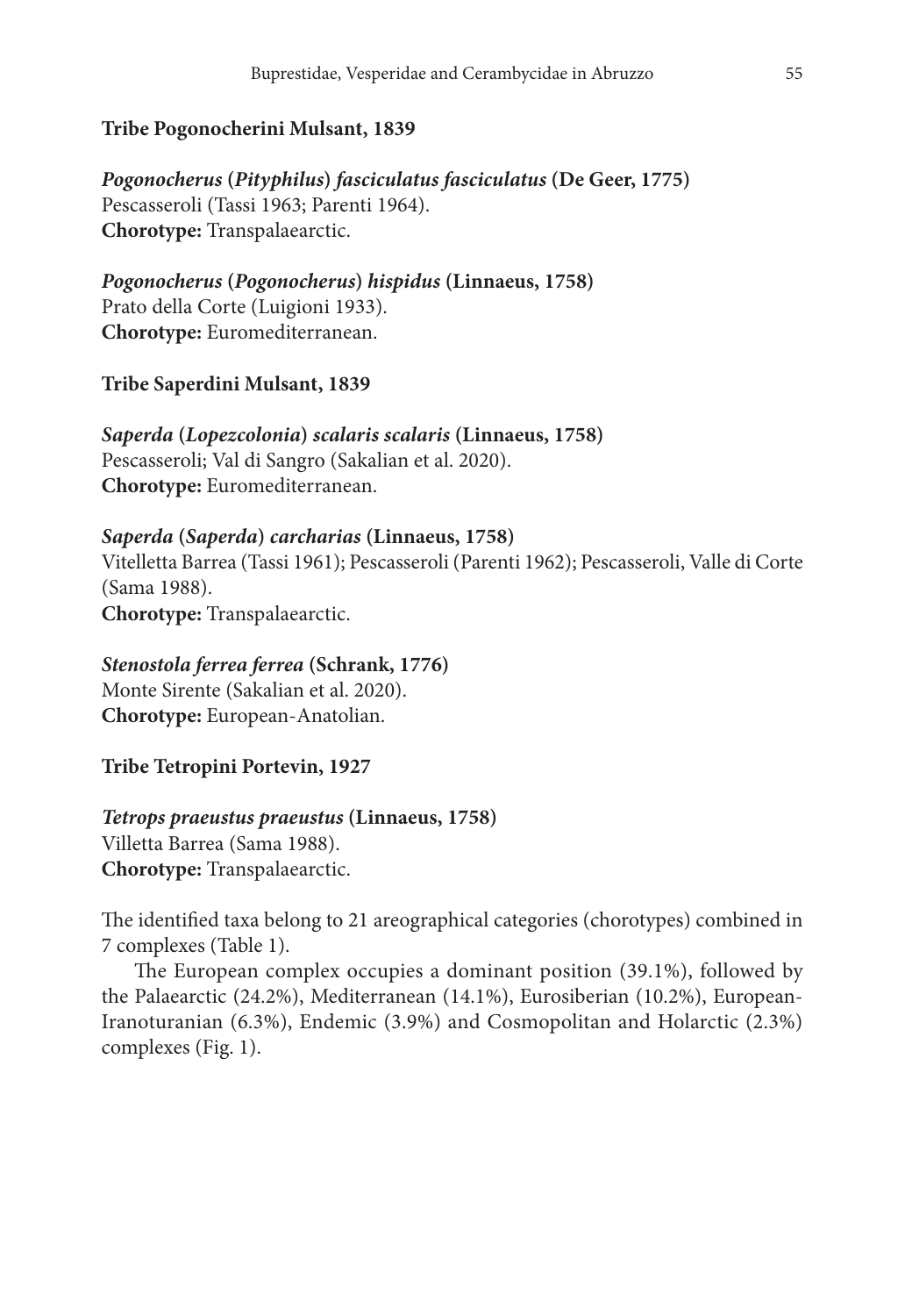| Areographic categories and complexes       | <b>Buprestidae</b> |       | Vesperidae,<br>Cerambycidae |       | Total          |       |
|--------------------------------------------|--------------------|-------|-----------------------------|-------|----------------|-------|
|                                            | N                  | $\%$  | N                           | $\%$  | N              | $\%$  |
| <b>Cosmopolitian and Holarctic complex</b> | 1                  | 2.0   | $\overline{2}$              | 2.5   | 3              | 2.3   |
| Cosmopolitan                               |                    |       | 1                           | 1.3   | 1              | 0.8   |
| Transholarctic                             | 1                  | 2.0   | 1                           | 1.2   | 2              | 1.5   |
| Palaearctic complex                        | 15                 | 30.7  | 16                          | 20.3  | 31             | 24.2  |
| Transpalaearctic                           | 7                  | 14.3  | 11                          | 13.9  | 18             | 14.1  |
| West Palaearctic                           | 3                  | 6.2   | $\overline{4}$              | 5.1   | 7              | 5.5   |
| Southwest Palaearctic                      | 5                  | 10.2  | 1                           | 1.3   | 6              | 4.7   |
| Eurosiberian complex                       | 2                  | 4.0   | 11                          | 13.9  | 13             | 10.2  |
| Eurosiberian                               | 1                  | 2.0   | 7                           | 8.8   | 8              | 6.3   |
| West Eurosiberian                          | 1                  | 2.0   | 4                           | 5.1   | 5              | 3.9   |
| European-Iranoturanian complex             | 2                  | 4.0   | 6                           | 7.6   | 8              | 6.3   |
| European-Iranoturanian                     | 1                  | 2.0   | 1                           | 1.3   | $\overline{c}$ | 1.6   |
| European-Iranian                           | 1                  | 2.0   | 5                           | 6.3   | 6              | 4.7   |
| European complex                           | 18                 | 34.8  | 32                          | 40.5  | 50             | 39.1  |
| Euromediterranean                          | 10                 | 20.4  | 10                          | 12.7  | 20             | 15.6  |
| European-Anatolian                         | 2                  | 4.1   | 14                          | 17.7  | 16             | 12.5  |
| Easteuropean-Anatolian                     | 1                  | 2.1   |                             |       | 1              | 0.8   |
| European                                   | 4                  | 8.2   | 8                           | 10.1  | 12             | 9.4   |
| West European                              | 1                  | 2.0   |                             |       | 1              | 0.8   |
| Mediterranean complex                      | 8                  | 16.3  | 10                          | 12.7  | 18             | 14.1  |
| Transmediterranean                         | 1                  | 2.0   | $\overline{2}$              | 2.5   | 3              | 2.3   |
| North Mediterranean                        |                    |       | 4                           | 5.1   | 4              | 3.1   |
| Northmiddle Mediterranean                  | 1                  | 2.0   | 1                           | 1.3   | 2              | 1.6   |
| East Mediterranean                         | 1                  | 2.0   |                             |       | 1              | 0.8   |
| Northeast Mediterranean                    | $\overline{2}$     | 4.1   | 3                           | 3.8   | 5              | 3.9   |
| Southwest Mediterranean                    | $\mathbf{1}$       | 2.1   |                             |       | 1              | 0.8   |
| Pontomediterranean                         | 2                  | 4.1   |                             |       | 2              | 1.6   |
| <b>Endemic complex</b>                     | 3                  | 6.1   | $\overline{2}$              | 2.5   | 5              | 3.9   |
| Italian endemics                           | 3                  | 6.1   | 2                           | 2.5   | 5              | 3.9   |
| Total                                      | 49                 | 100.0 | 79                          | 100.0 | 128            | 100.0 |

**Table 1.** Areogeographic characterization of buprestid, vesperid and cerambycid species in Abruzzo, Lazio and Molise National Park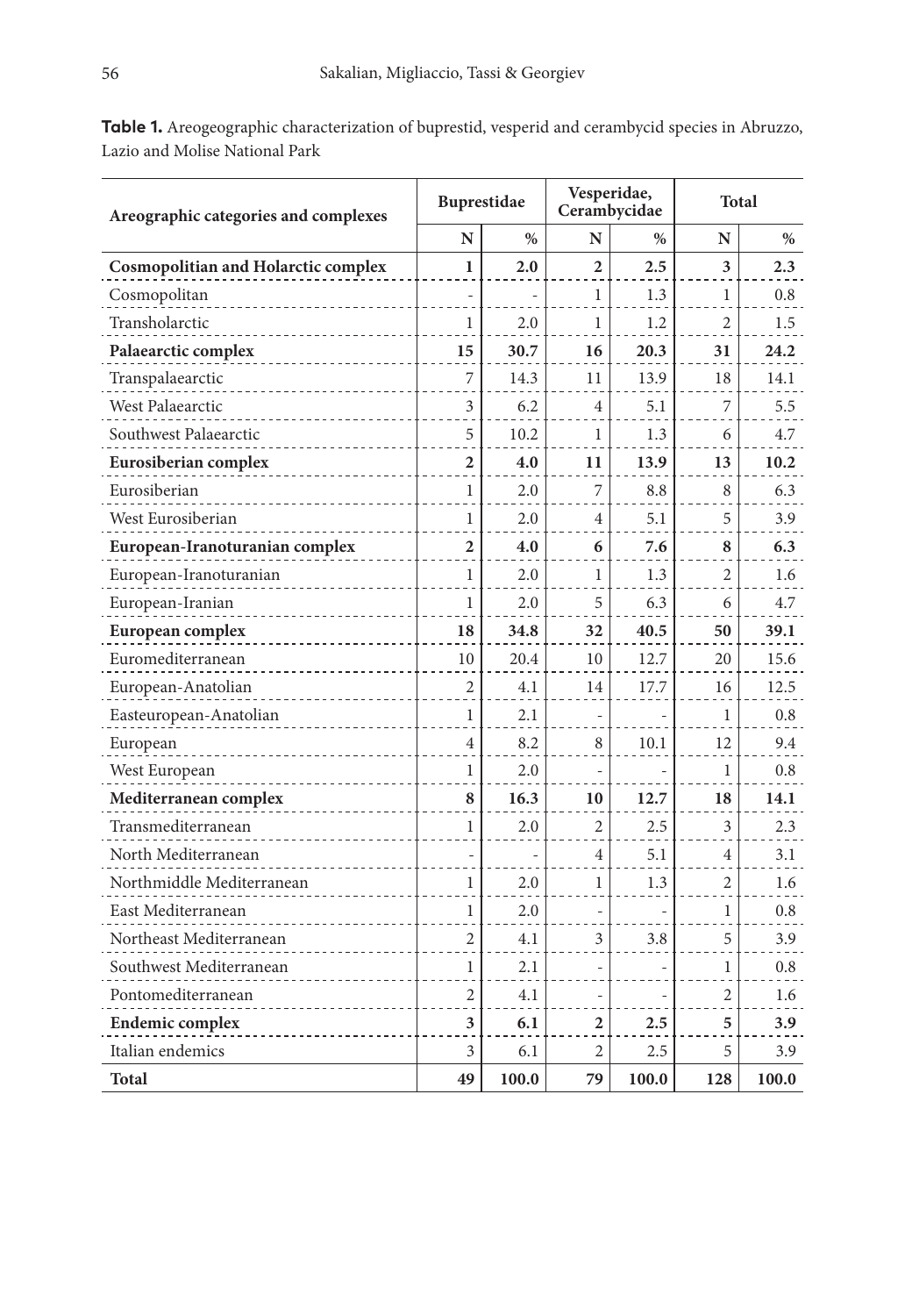

**Figure 1.** Areographic complexes of buprestid, vesperid and cerambycid species in Abruzzo, Lazio and Molise National Park

#### **Discussion**

Following the study on the species richness and distribution of Buprestidae, Vesperidae and Cerambycidae in the Abruzzo, Lazio and Molise National Park, a total of 128 species and subspecies were found so far but we can expect that future investigations will increase the number of currently known taxa. However, the high biodiversity level, around 24% of all buprestids known for Italy – 208 (Curletti et al. 2003), around 26% of all known cerambycids – 296 (Sama and Rapuzzi 2011), and 25% of the four vesperid taxa (Danilevsky 2021), points to the favorable ecological conditions inside the Park territory for these beetle taxa.

According to the areographic analyses the species and subspecies of the European complex are dominant (39.1%), and are connected with the deciduous forests which cover the largest part of the National Park territory. This considerable domination is mainly due to the Cerambycidae, with 32 taxa (40.5%). Secondly, there are species and subspecies belonging to Palaearctic complex (24.2%). These more euribiont taxa, with broad areas of distribution, normaly are better represented in the high mountains, because of the harsh climatic conditions there. In this complex, on the contrary, buprestids are better represented (30.7%), followed by cerambycids (20.3%). Very closely, on the third and fourth position are the taxa belonging to the Medditerranean and Eurosiberian complexes. In the first complex the buprestids are better represented (as a more xerophilic group), and in the second – the cerambycids. In the lower parts and along the rivers climatic conditions allows the penetration of the Mediterranean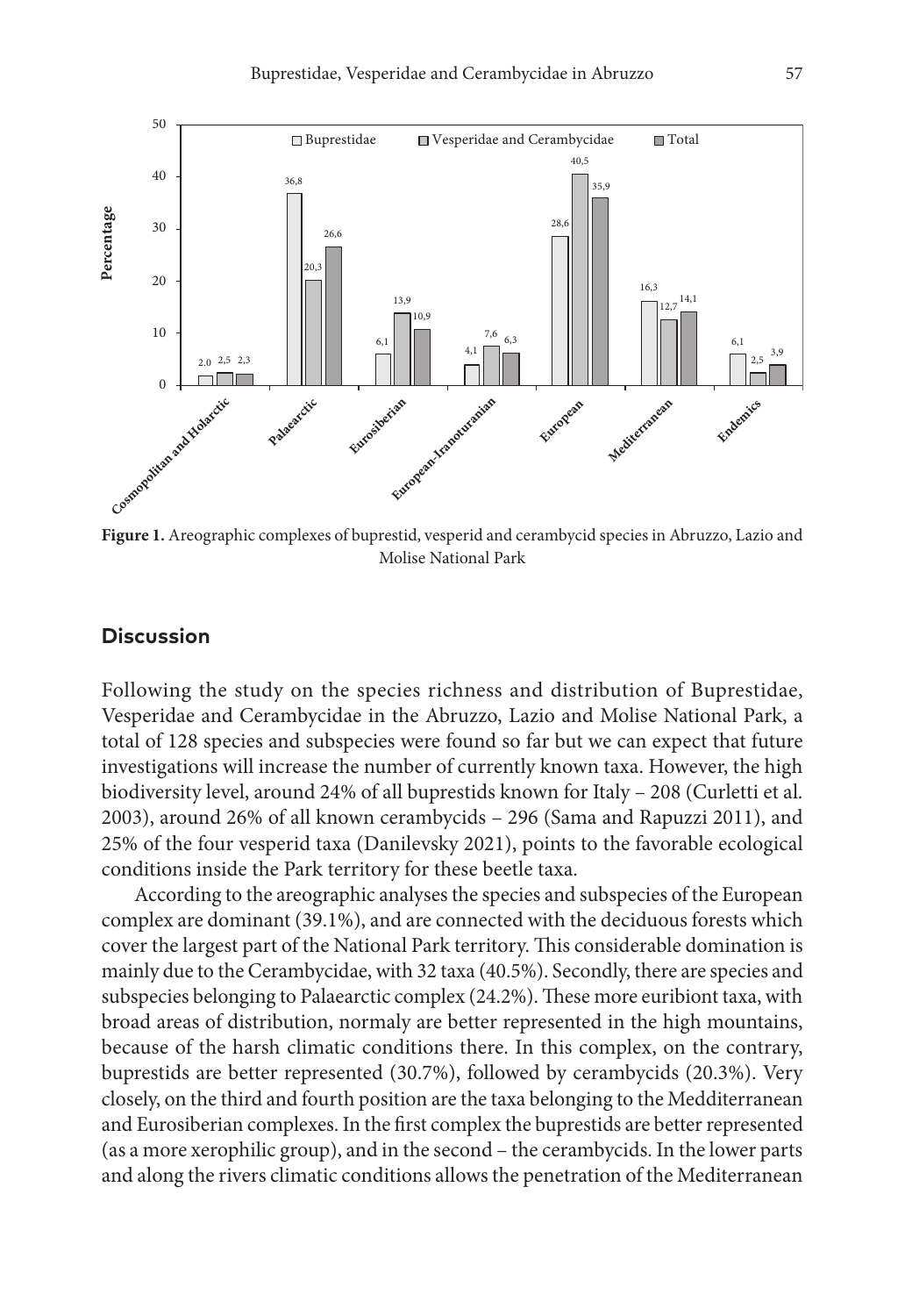species and subspecies, while the high areas, especially those covered by coniferous trees, are favorable for distribution of the Eurosiberian taxa.

Similar aerographic characteristics concern the Cerambycidae from Vitosha, in Bulgaria, where the European taxa take the first place, followed by the Palaearctic, Eurosiberian and Mediterranean taxa with relatively equal representation (Topalov 2018). Vitosha with its elevation, oreographic patterns and vegetation is similar to Abruzzo, Lazio and Molise National Park.

Abruzzo, Lazio and Molise National Park has four endemic and one subendemic taxa: two Italian endemic buprestids (*Anthaxia helvetica apennina* and *Anthaxia liae*), two endemic cerambycids (*Acanthocinus xanthoneurus* and *Dorcadion etruscum etruscum*), and one subendemic buprestid (*Anthaxia scylla* present in Italy and Malta).

In conclusion, it is possible that new taxa from Buprestidae, Vesperidae and Cerambycidae families could be expected in future investigations on the territory of Abruzzo, Lazio and Molise National Park.

#### **Acknowledgements**

We would like to thank Dr. Toshko Ljubomirov (Sofia, Bulgara), Dr. Mario Langourov (Sofia, Bulgara) and Dr. Stoyan Beshkov (Sofia, Bulgara) for giving us the available biological materials for investigation.

#### **References**

- Carpaneto G, Migliaccio E, Piattella E (1996) Progetto Biodiversità. Liste preliminari degli organismi viventi nel Parco Nazionale d'Abruzzo (Coleoptera: Lamellicornia) 8: 7–29. [in Italian]
- Cerruti M (1940) Prima nota di nuova specie per il Parco Nazionale d'Abruzzo (Coleoptera: Staphylinidae). Bollettino della Società Entomologica Italiana 72: 111. [in Italian]
- Consiglio C (1952) Odonati dell'Italia meridionale e degli Abruzzi. Memorie della Società Entomologica Italiana 5(31): 96–108. [in Italian]
- Consiglio C (1955a) Due nuove specie di Plecotteri italiani. Bollettino della Società Entomologica Italiana 85(5–6): 70–77. [in Italian]
- Consiglio C (1955b) Note sui Plecotteri italiani. Bollettino del Laboratorio di Zoologia Generale e Agraria Filippo Silvestri 33: 273–282. [in Italian]
- Curletti G (1994) I Buprestidi d'Italia. Monografie di Natura Bresciana 19, 318 pp. [in Italian]
- Curletti G, Rastelli M, Rastelli S, Tassi F (2003) Coleotteri Buprestidi d'Italia. Piccole Faune.

CD – ROM. ISBN 88-901201-9-3. [in Italian]

Danilevsky ML (2021) A check-list of Longicorn Beetles (Coleoptera, Cerambycoidea) of Europe. Updated 02.03.2021. [http://www.cerambycidae.net/catalog.pdf.](http://www.cerambycidae.net/catalog.pdf)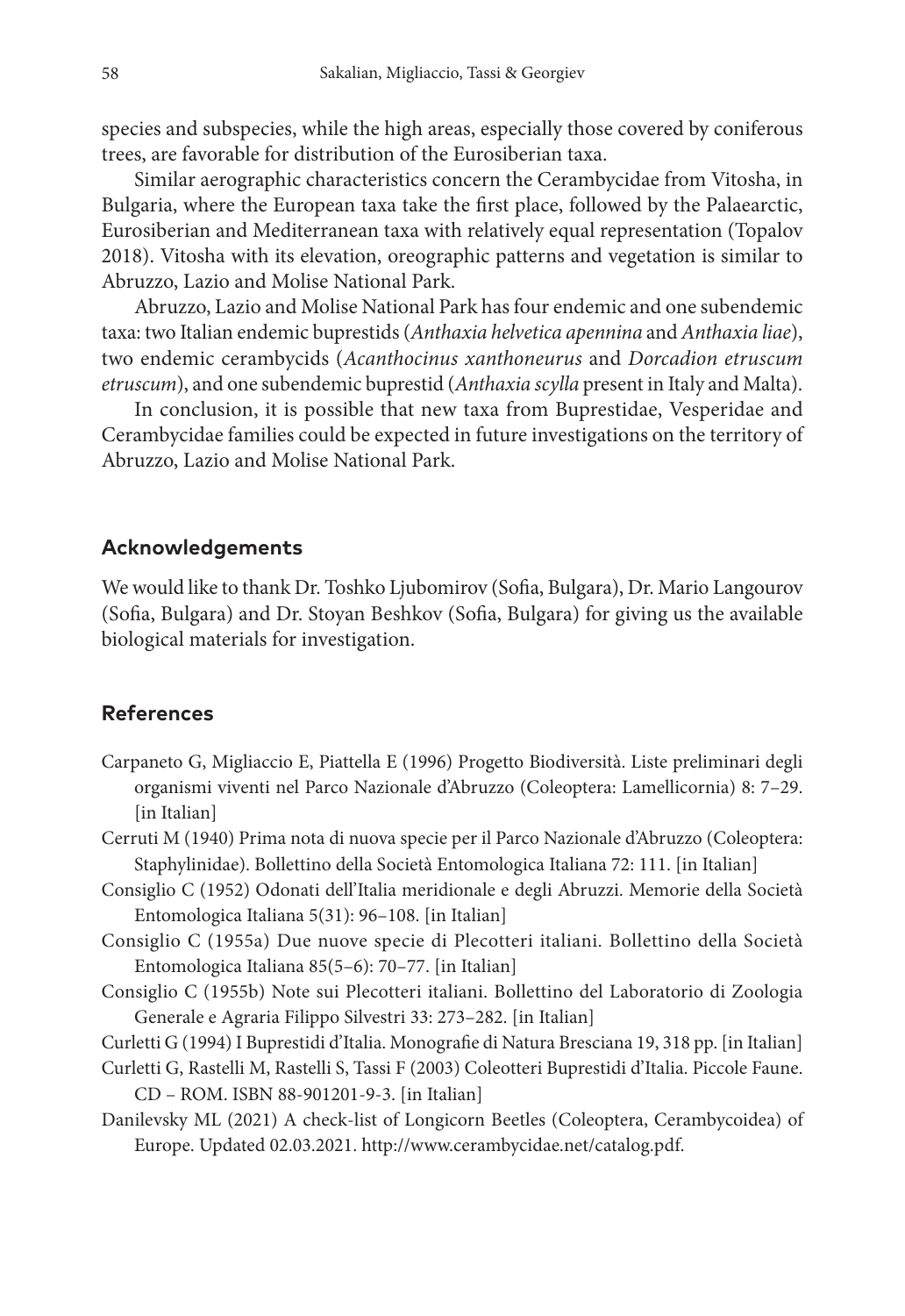- Festa E (1915) Escursioni zoologiche nei monti della vallata del Sangro (Abruzzi) Parte narrativa. Bollettino dei Musei di Zoologia e di Anatomia comparata della Regia Università di Torino 692(30): 1–27. [in Italian]
- Georgiev G, Hubenov Z (2006) Vertical Distribution and Zoogeographical Characteristics of Cerambycidae (Coleoptera) Family in Bulgaria. Acta zoologica bulgarica 58(3): 315–343.
- Gobbi G (1970) Contributo alla conoscenza dei Coleotteri Buprestidi d'Italia. Bollettino dell'Associazione Romana di Entomologia 25(2): 35–43. [in Italian]
- Grandi G (1958) Campagna di ricerche dell'Istituto di Entomologia dell'Università di Bologna nel parco Nazionale d'Abruzzo. Sguardo d' insieme ai risultati della campagna. Bollettino dell'Istituto di Entomologia dell'Università di Bologna 23: 133–166. [in Italian]
- Kubáň V, Volkovitsh MG, Kalashian MYu, Jendek E (2016) Buprestidae. In: Löbl I, Löbl D (Eds) Catalogue of Palaearctic Coleoptera. Volume 3. Revised and updated edition. Scarabaeoidea, Scirtoidea, Dascilloidea, Buprestoidea and Byrrhoidea. Brill, Leiden – Boston, pp. 19–32, 432–574.
- Luigioni P (1931) Terzo contributo alla conoscenza della fauna entomologica del Parco Nazionale d'Abruzzo. Atti della Pontifica Academia Romana dei nuovi Lincei 84 Sessione I: 120–180. [in Italian]
- Luigioni P (1933) Quinto contributo alla conoscenza della fauna entomologica del Parco Nazionale d'Abruzzo. Atti della Pontifica Academia Romana dei nuovi Lincei 87 Sessione III: 3–35. [in Italian]
- Parenti A (1962) Elenchi di Coleotteri raccolti nel Parco Nazionale d'Abruzzo. Bollettino dell'Associazione Romana di Entomologia 17(1): 1–4. [in Italian]
- Parenti A (1964) Elenchi di Coleotteri raccolti nel Parco Nazionale d'Abruzzo. Bollettino dell'Associazione Romana di Entomologia 19(3–4): 34–36. [in Italian]
- Parenti A (1966) Contributo alla conoscenza dei *Criocephalus* italiani (Coleoptera Cerambycidae). Bollettino dell'Associazione Romana di Entomologia 21(1): 1–4. [in Italian]
- Pesarini C, Sabbadini A (2007) Ricerche sui Dorcadiini di Grecia. II. Le specie della Grecia centromeridionale e quelle del gruppo di *Dorcadion kozanii* (Coleoptera Cerambycidae). Atti della Societa Italiana di Scienze Naturali e del Museo Civico di Storia Naturale in Milano 148(1): 35–83. [in Italian]
- Raffray A (1914) Notes sur les Psélaphides d'Italie centrale. Annales de la Société Entomologique de France 83: 369–398. [in French]
- Saccà G, Rivosecchi L (1958) Ricerche sulla speciazione nelle mosche domestiche V. L'areale di distribuzione delle subspecie di *Musca domestica* L. (Diptera: Muscidae). Rendiconti dell'Istituto Superiore di Sanità 21: 1149–1189. [in Italian]
- Sama G (1988) Fauna d'Italia. Coleoptera Cerambycidae. Ed. Calderini, Bologna 36, 216 pp. [in Italian]
- Sama G, Rapuzzi P (2011) Una nuova Checklist dei Cerambycidae d'Italia (Insecta Coleoptera Cerambycidae). Quaderno di Studi e Notizie di Storia Naturale della Romagna 32: 121–164. [in Italian]